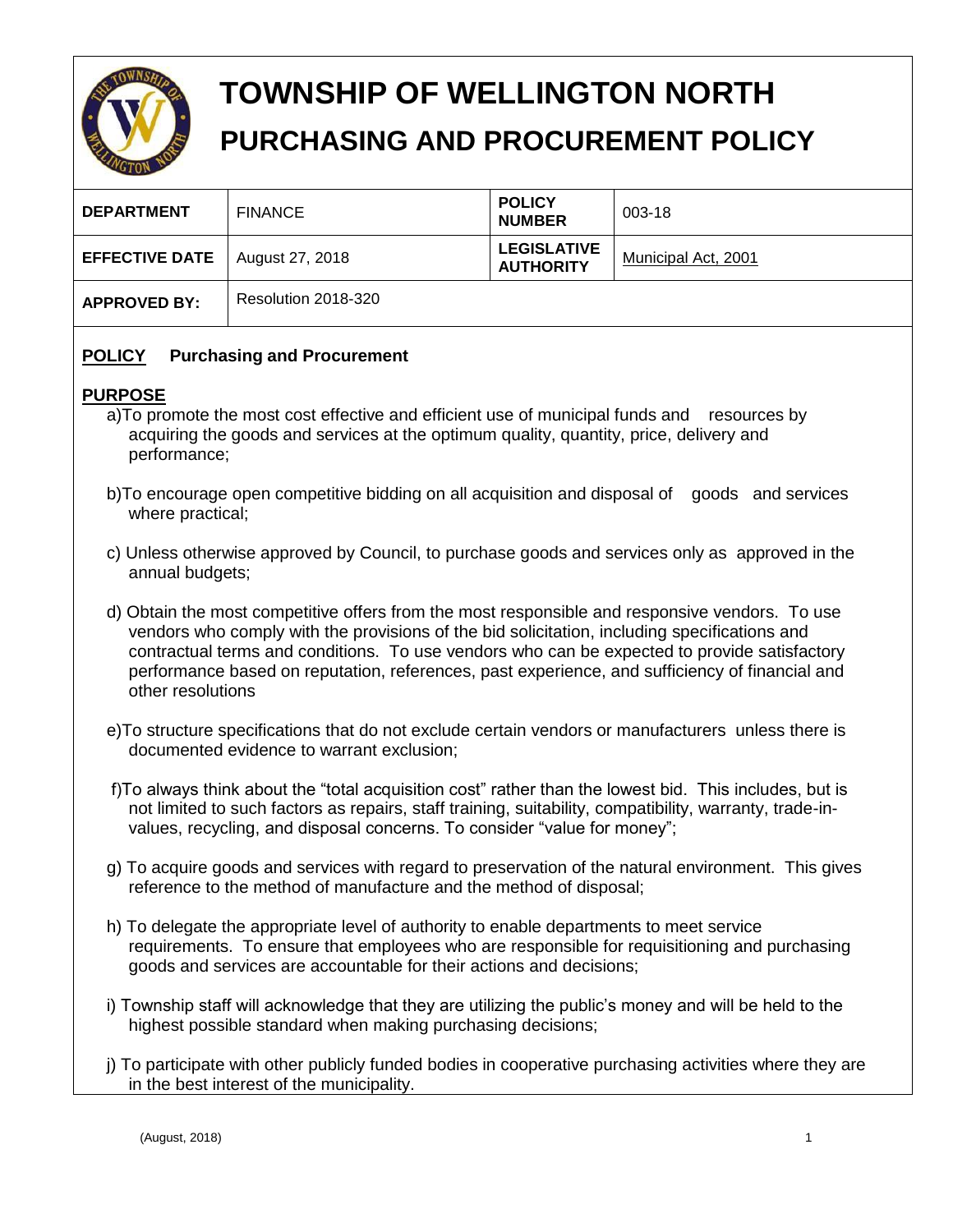# **PROCEDURES AND PRACTICES:**

# **APPROVAL LEVELS**

All purchases of goods and services must be approved in the annual budgets. Formal approval of the budget constitutes financial approval to proceed with the procurement process. Budget amendments, capital expenditures not yet approved in the budget or special expenditures must be supported by Council resolution which shall specify the purpose of the expenditure and the funding source.

The ability to incur the actual expenditure is delegated to the appropriate member of staff based on the following approval levels:

|                                          | Approval        |
|------------------------------------------|-----------------|
| <b>Member of Staff</b>                   | Authority       |
| Council                                  | Over \$250,000  |
| CAO                                      | Up to \$250,000 |
| Director of Finance                      | Up to \$75,000  |
| Director of Operations                   | Up to \$75,000  |
| Director of Legislative Services / Clerk | Up to \$75,000  |
| <b>Chief Building Official</b>           | Up to \$75,000  |
| Roads Superintendent                     | Up to \$20,000  |
| Water/Wastewater Superintendent          | Up to \$20,000  |
| Economic Development Officer             | Up to \$20,000  |
| <b>Manager of Facilities</b>             | Up to \$20,000  |
| <b>Manager of Human Resources</b>        | Up to \$20,000  |

**Note:** Above thresholds are for all items contained within the Operating and Capital Budgets, where actual expenditures are equal to, or below Council pre-approved amounts. Any items not budgeted, or where actual tendered amounts exceed approved budget amounts, must be presented to Council for approval prior to tender award.

The dollar limits above refer to gross invoice cost inclusive of applicable taxes.

Between the last regular meeting of Council in any year and the adoption of budgets for the next year, the Director of Finance is authorized to pay the accounts of any ordinary business transaction of the Township of Wellington North that are required to maintain services. This shall include accounts or the payment of previously approved capital items and projects.

#### **CO-OPERATIVE PURCHASING**

The Township encourages participation in co-operative purchasing arrangements amongst departments, with other municipalities (upper and lower tier), local boards and public agencies within the Province. Co-operatives afford the Township the opportunity to take advantage of economies of scale and the purchasing expertise of larger publicly funded organizations. Examples of acceptable cooperatives include but are not limited to the Guelph Co-operative Purchasing Group (GCPG), Ontario Education Collaborative Marketplace (OECM) and the Provincial Vendor of Record programs.

#### **GENERAL PURCHASING PROCEDURES**

The following are authorized procedures for the procurement of goods and services.

| <b>PROCEDURE</b>                         | <b>PROJECT COST</b> |  |
|------------------------------------------|---------------------|--|
| Petty cash                               | \$100.00 or less    |  |
| <b>Purchasing Card / Direct Purchase</b> | \$2,000.00 or less  |  |
| (August, 2018)                           |                     |  |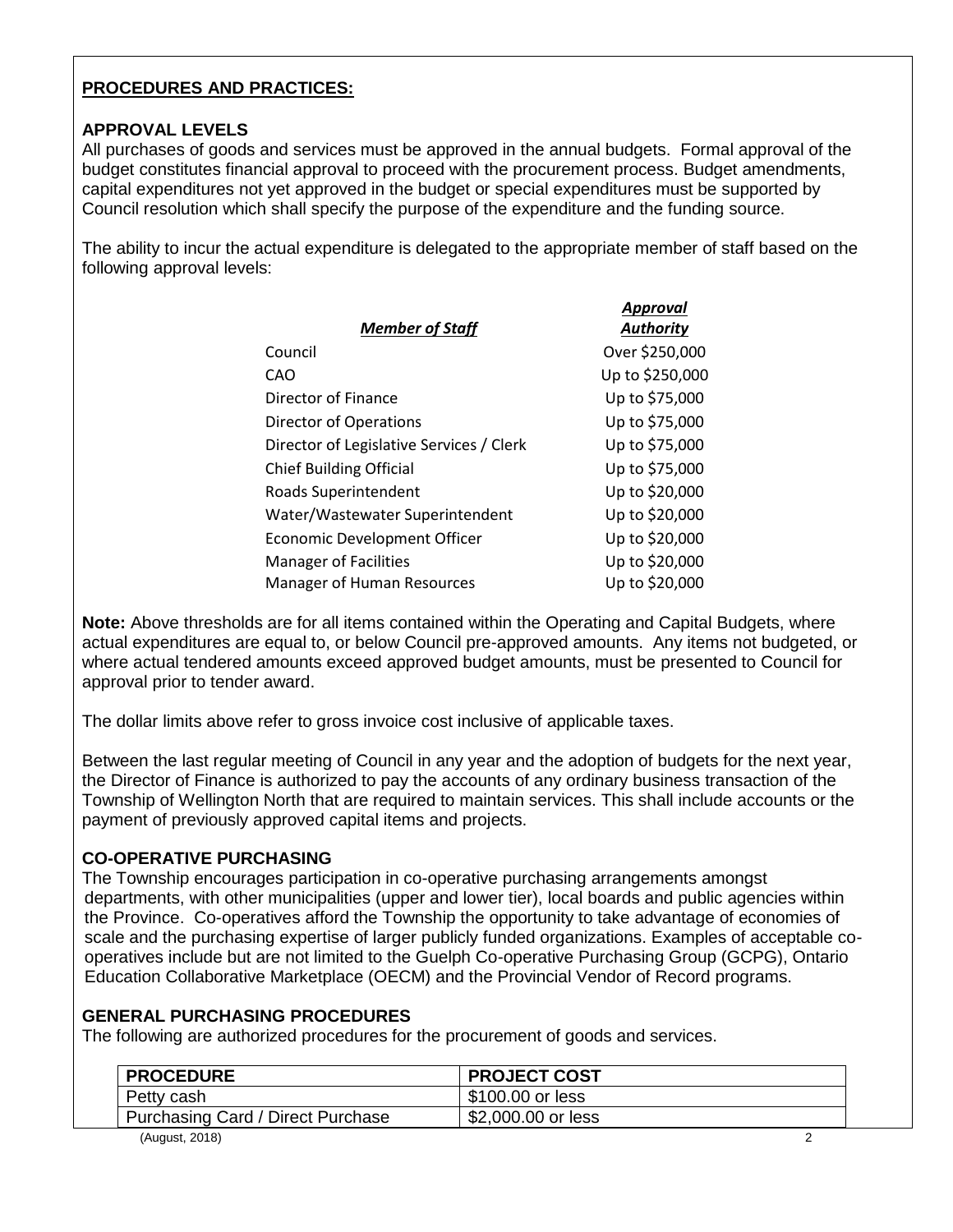|                                      | Greater than \$2,000.00 but less than |
|--------------------------------------|---------------------------------------|
| <b>Informal Quotation Process</b>    | \$20,000.00                           |
| <b>Request for Quotation Process</b> | \$20,000.00 but less than \$75,000.00 |
| (Written)                            |                                       |
| Request for Tender (Written)         | \$75,000.00 or greater                |
| Request for Proposal (when deemed    | \$75,000.00 or greater                |
| appropriate)(Written)                |                                       |

The dollar limits above refer to invoice cost inclusive of applicable taxes.

Departments shall be responsible for appropriately forecasting their requirements for materials, goods and services in the preparation of their departmental budgets.

No requisition, purchase or contract shall be divided in order to avoid the requirements of the dollar value limits of this section.

Where goods and services of a similar type are to be supplied on a repetitive basis from one or more suppliers either over a period of time in a calendar year or over the course of a season, those goods and services shall be purchased in accordance with the provisions of this policy applicable to goods and services to be supplied in the whole calendar year or during the course of the entire season as the case may be. The appropriate procedure above will be utilized according to the total dollar value.

Purchases may only be made by agents of the Township if authorized by the responsible member of staff. Agents will give reference to and be bound by the requirements of this policy.

A brief description of each procedure is outlined below. Where more detail is required, separate schedules are contained in the Appendices. In addition, refer to Appendix B – Methods of Purchasing Permitted under Policy.

#### a) Petty Cash – \$100.00 or Less

A petty cash fund will be maintained in the Treasury Department to meet the requirements of acquisitions of goods and services having a value of \$100.00 or less.

Petty cash should only be used when it is not feasible to use a purchasing card. Petty cash purchases shall be made from the competitive marketplace where practical.

All petty cash disbursements shall be evidenced by a receipt and Petty Cash Summary Slips. The slips must accompany the receipt in order to replenish the fund.

#### b) Purchasing Card or Direct Purchase – \$2,000.00 or less Purchases not exceeding \$2,000.00 may be made using a purchasing card or direct purchase.

The Purchasing Card or Direct Purchase Process, as defined in that specific policy, has been established as a method of making small dollar purchases. The process still adheres to the General Purchasing Procedures as outlined and should expedite the acquisition of goods and services.

The acquisition of goods and/or services having a value of up to \$2,000.00 per transaction, including taxes, shall be carried out by the member of staff in accordance with the General Purchasing Procedures. Where it is in the interest of the municipality to obtain one or two informal quotes by phone or in writing, that process should be followed.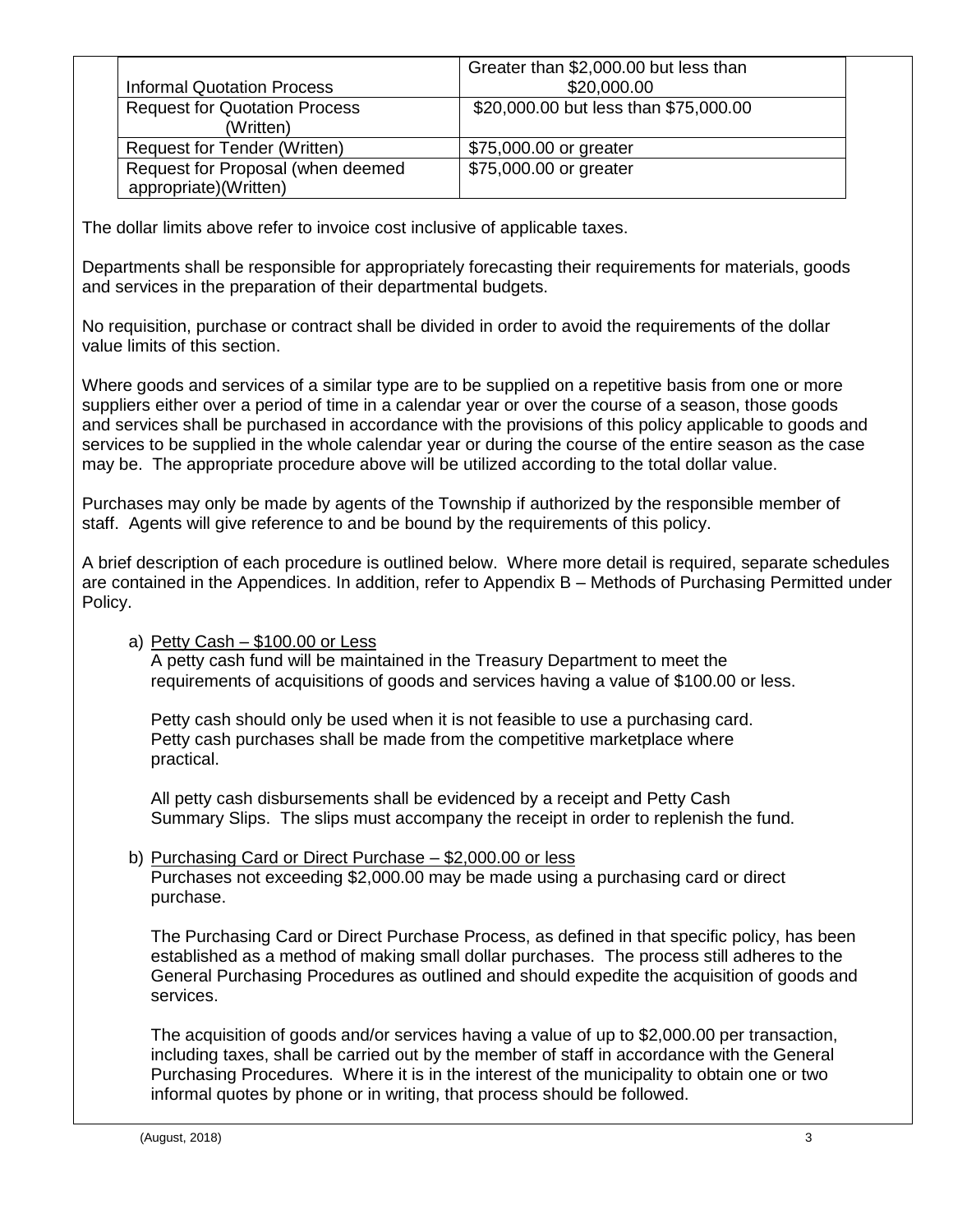Notwithstanding the procedure chosen, it shall be demonstrated that fair market value was achieved.

c) Informal Quotation Process – Greater than \$2,000.00 But Less than \$20,000.00 Purchases with an estimated value greater than \$2,000.00 but less than \$20,000.00 shall be obtained using a competitive process.

The member of staff must solicit **a minimum of two (2)** quotes without formal advertising or receipt of sealed bids. The requirements of the competitive process may only be waived under the authority of the most closely related member of the Senior Management Team. In this case, the competitive process will be replaced by the negotiated method. The circumstances in which the negotiated method would be appropriate and the associated procedures are outlined in Appendix C – "Purchase by Negotiation".

d) Request for Quotation (Written) –\$20,000.00 but less than \$75,000.00 Purchases with an estimated value of \$20,000.00 but less than \$75,000.00 shall be obtained using a competitive process.

The Member of staff shall prepare a Quotation document which provides prospective bidders with clear instructions, specifications, terms and conditions. The Quotation document shall be approved by the most closely related member of the Senior Management Team (where the Member of staff deems it appropriate). The Quotation document shall provide a Quotation Form on which a bidder can make his /her quotation.

The Member of staff shall cause a notice of "Request for Quotation" to be published in at least one local newspaper or on the Township Website.

The Quotation document shall clearly indicate the final time and place for the receipt of quotations. The quotations will be received and opened by the appropriate Member of staff. There will be no requirement for a formal opening of the quotations.

The Member of staff shall, where within their purchase authority, make a determination to accept one of the quotations. Or, where the quotations eclipse their individual approval authority, engage a more senior member of staff (escalating where necessary based on approval authority matrix) to conduct a review, and make a recommendation to accept one of the quotations, and documented via a capital purchase support decision form.

e) Request for Tender (Written) – \$75,000.00 or Greater

The acquisition of all goods and/or services having an estimated value of \$75,000.00 or greater, shall be obtained using a Request for Tender process and may require vendor prequalification.

The process for issuing Tenders will be governed by the procedures detailed on Appendix D.

The tender documents will be received, opened and summarized as outlined in the aforesaid Appendix.

Tender criteria:

- i. two or more sources are considered capable of supplying the requirements;
- ii. the requirement is adequately defined to permit the evaluation of tenders against clearly stated criteria;
- iii. the market conditions are such that tenders can be submitted on a common pricing basis.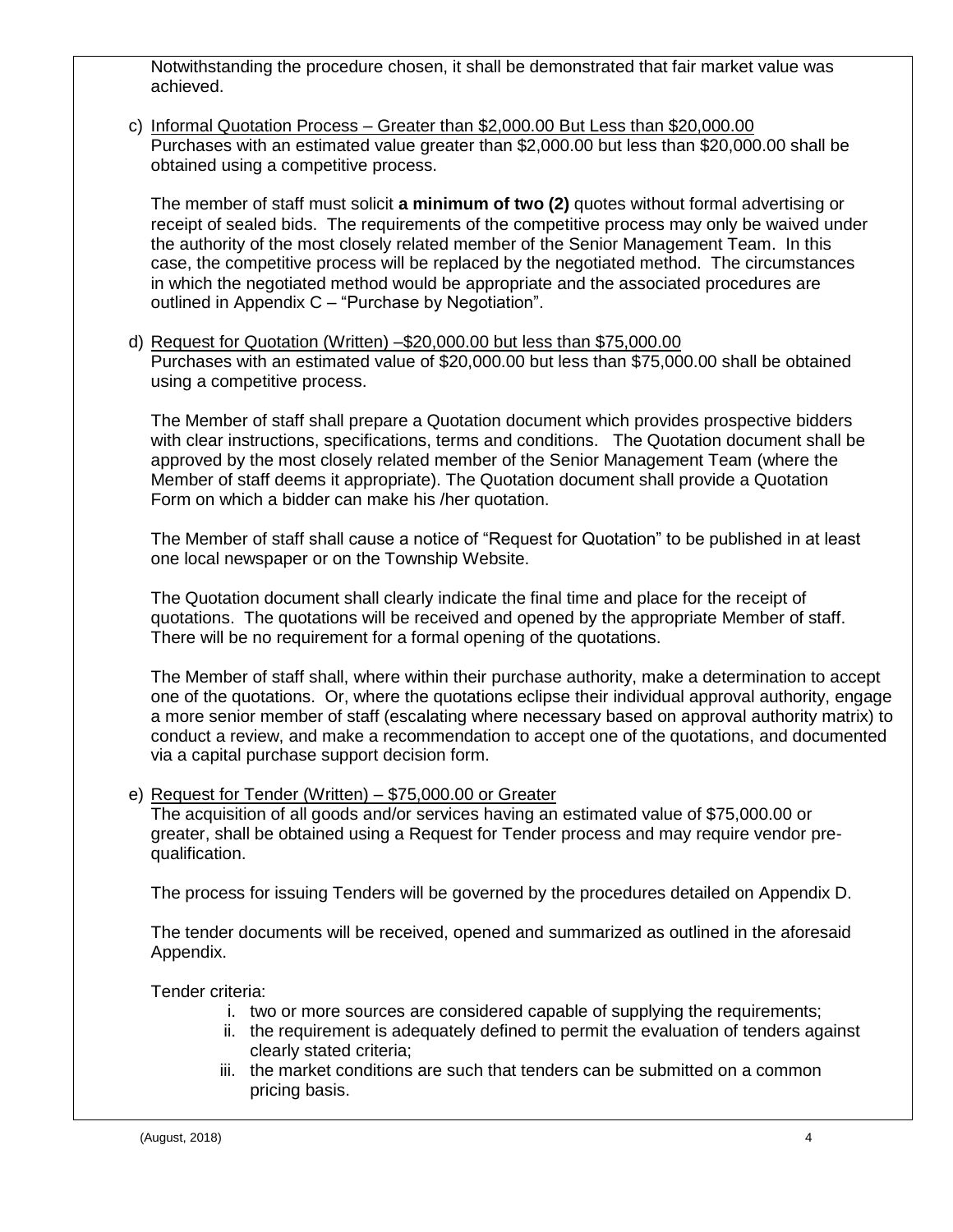Tenders shall be accepted without negotiation.

# f) Request for Proposal (Written) – \$75,000.00 or Greater

A request for Proposal should be issued where one or more of the criteria for issuing a Request for Tender cannot be met, such as:

- i. Owing to the nature of the requirements, suppliers are invited to propose a solution to a problem, requirement or objective and the selection of the supplier is based on the effectiveness of the proposed solution rather than on price alone or,
- ii. It is expected that negotiations with one or more bidders may be required with respect to any aspect of the requirement.

The process for issuing Request for Proposal will be governed by the procedures detailed in Appendix F.

In general the Request for Proposals process encourages different solutions from vendors and actively searches for better and more creative ideas for supply of goods and services. It provides a process whereby the negotiation and award is based on demonstrated competence, qualifications and the technical merits of the Proposal at a fair price.

# **EMERGENCY PURCHASES**

Where a situation arises requiring the immediate procurement of goods and services essential to prevent serious delays in the work of any Department or which might involve danger to life, health or safety of employees, or the public, or to prevent damage to property, a Member of staff may purchase the required goods or services notwithstanding any other provision of this policy. The appropriate Member of staff shall notify Council with a written report detailing the circumstances at the next regular meeting of Council.

## **DISPOSAL OF SURPLUS OR OBSOLETE ASSETS**

Disposal of surplus assets is the responsibility of the CAO subject to Council's authorization. Where any goods, equipment or inventory stock are surplus to a particular department, consideration must first be given to other departments as to whether another department might make use of the item. If no other department can use the item, the CAO shall submit a report to Council requesting that the item be declared surplus.

Sale of surplus assets shall be made to the highest responsive bidder. This may be by sealed bid, by offering the goods at public auction, public notice in a newspaper or on the Township's website. The sale shall be made in accordance with the provisions of this policy where applicable. No surplus asset will be sold directly to a Township employee. This does not prohibit any Township employee from purchasing surplus assets being sold through public auction or public notice.

The department having control of the item will be credited with the net proceeds from the sale of their surplus assets.

Where the assumed value of the asset to be disposed of is less than \$2000.00, the CAO will determine the most appropriate method to dispose of the asset.

#### **CONFLICT OF INTEREST**

No requisition, vouchers, petty cash funds or any other order, written or verbal, shall be issued for personal goods and/or services for employees of the Township, any member of Council, or the public.

No purchase of goods or services shall be made from any employee of the Township, or from any company in which an employee of the Township has an interest. A contract for goods and services placed with a relative of an employee of the Township shall be declared and that employee shall not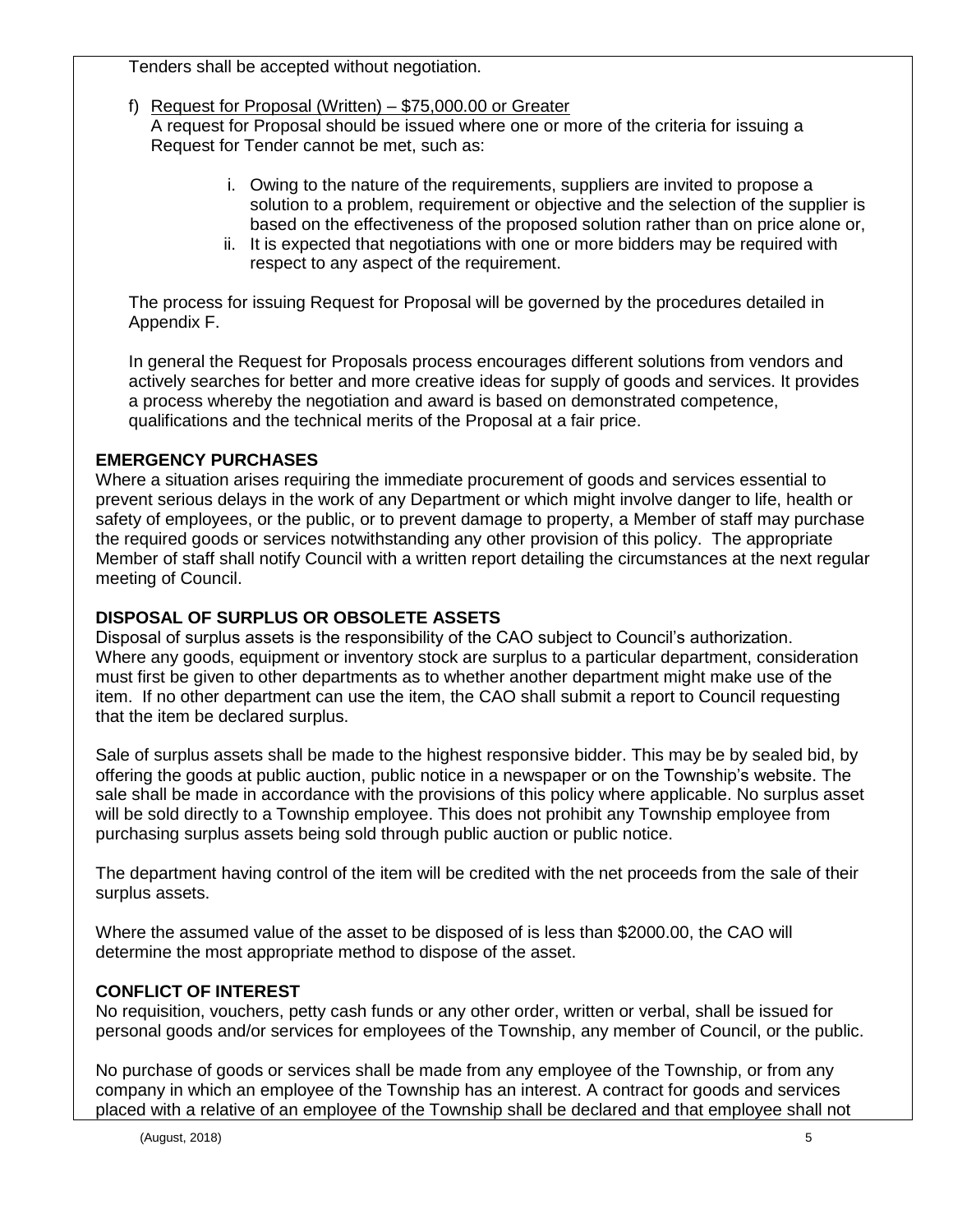be placed in a position to supervise or approve the execution of that contract.

No employee or elected official shall purchase surplus assets except by bidding on the same at public auction or by sealed bid.

# **LOCAL PREFERENCE**

In accordance with the Discriminatory Business Practices Act, Revised Statutes of Ontario, 1990, Chapter D.12 there shall be no local preference for purchases.

# **SPECIFICATIONS**

It is Township policy to structure specifications that do not exclude certain vendors or manufacturers unless there is documented evidence to warrant exclusion.

Specifications are the responsibility of the using department with support of outside professional assistance as deemed necessary (e.g. consulting engineers, solicitors).

In many instances a department may not be aware that another department uses a similar or identical item. The CAO and Director of Finance will work with the member of staffs to develop common standards that all using departments will find acceptable.

# **AWARD CONSIDERATIONS**

In addition to price, consideration may be given to the following in determining the lowest responsible bidder:

- a) The ability, capacity, and skill of the bidder to provide the goods and services requested.
- b) The ability of the bidder to perform the contract or provide the services promptly or at the time specified without delay or interference.
- c) The character, integrity, reputation, experience and efficiency of the bidder.
- d) The quality and performance of previous contracts, goods or services.
- e) The sufficiency of the financial resources and ability of the bidder to perform the contract or provide the goods and services.
- f) The quality, availability, adaptability of the goods or contractual services to the particular use required.
- g) The ability of the bidder to provide future maintenance and services for the items acquired,
- h) The number and scope of conditions attached to the bid.

# **ACCESSIBILITY FOR ONTARIANS WITH DISABILITIES ACT, 2005**

In accordance with the Accessibility for Ontarians with Disabilities Act, 2005, S.O. 2005, c.11, the Township shall have regard to the accessibility for persons with disabilities in respect to goods and services purchased by the Township.

- When it is not practicable to incorporate accessibility criteria and features when procuring or acquiring goods, services or facilities, the Township shall provide, upon request, an explanation.
- Documents created, adapted or presented on behalf of the Township or to Township employees will be made available in alternate formats to the public and employees upon request. Contracted suppliers must agree in the contract to provide documents in the formats requested for the lifespan of the document. The contracted supplier could provide the materials in a text version (that is compatible with software that is easily available) for Township staff to produce alternative format requests that may be made in the future.
- Consultants/Facilitators must have the ability to produce deliverables in accessible formats and make sure that all communication, equipment, venues and materials take into account a person's disability so that all in attendance may participate equally.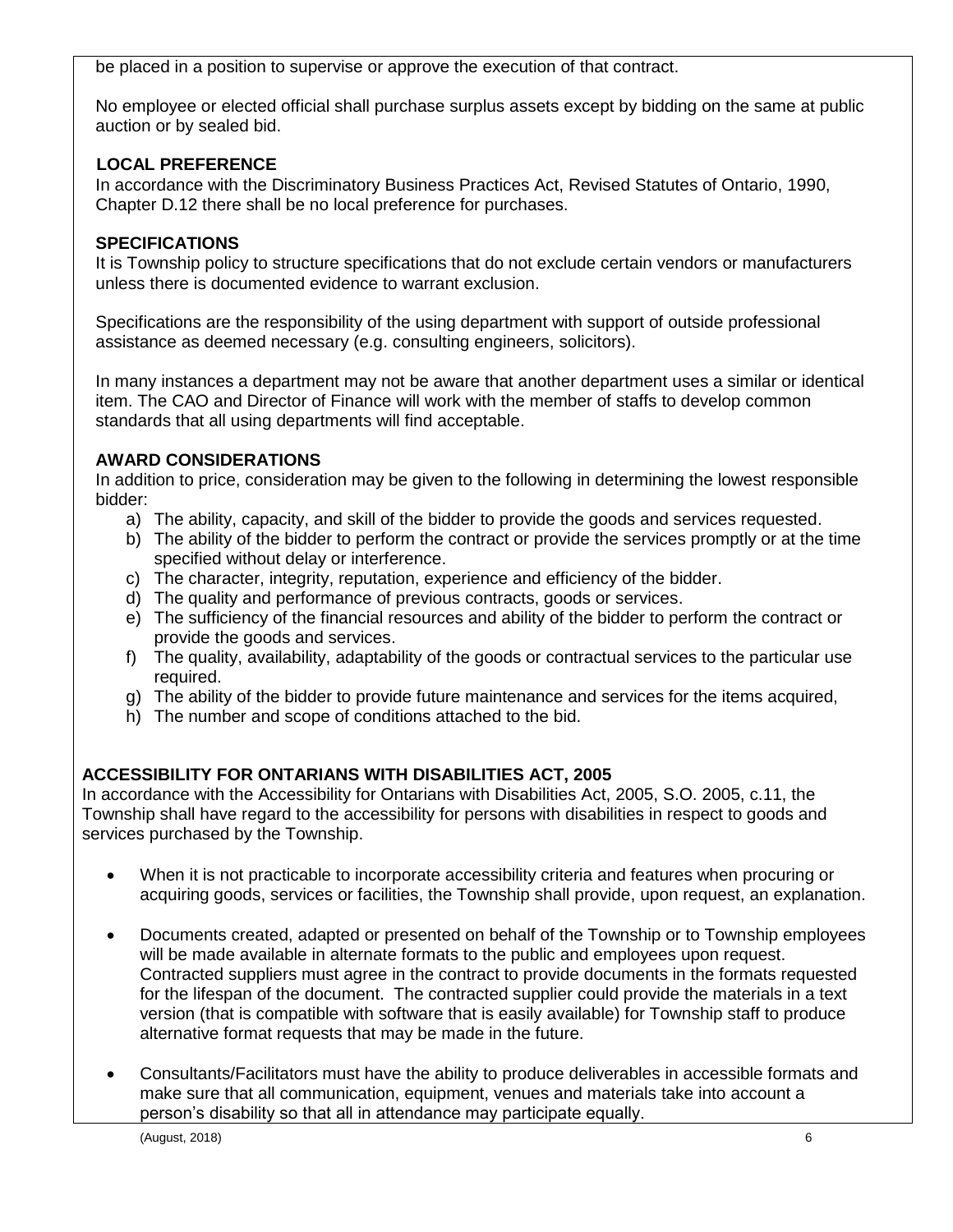# **ONTARIO REGULATION 429/07 (Accessible Standards for Customer Service)**

In accordance with section 6 of Ontario Regulation 429/07, Accessible Standards for Customer Service, the contractor is responsible to ensure that all of its employees, volunteers and others for which the contractor is responsible are adequately trained as per the Township of Wellington North Occupational Health and Safety Policy.

# **EXEMPTIONS**

The Procurement Policy establishes the purchasing policies and practices applying to the purchase of all types of goods and services with the exception of the following:

- a) The borrowing and investing of money
- b) The rental, lease, purchase and sale of property, land or accommodation
- c) The admission or registration for conferences, conventions, courses, workshops and seminars
- d) Memberships in professional and vocational associations and their publications
- e) Utilities including hydro, gas, basic telephone, postage
- f) Employee benefits
- g) Insurance
- h) The hiring of contract employees
- i) Information technology-desktop computers, laptop computers, servers and associated software
- j) Licenses, certificates and other approvals required.

As the above are exempted from the procurement policy, those purchases do not require quotes or bids to be submitted. The chart below indicates the method of payment and approval requirements for these types of expenditures.

| <b>Item</b>                                 | <b>Approvals and Requirements</b>                                                                  |  |  |
|---------------------------------------------|----------------------------------------------------------------------------------------------------|--|--|
| Training education and staff<br>development | Conference Registration not to exceed \$2,500.00<br>per employee/councilor without prior Member of |  |  |
| conferences, courses, seminars,             | staff authorization.                                                                               |  |  |
| including related travel expenses<br>etc.   |                                                                                                    |  |  |
| Memberships, subscriptions,<br>publications | No approval required provided that expenditure is<br>related to Township business. Invoice to be   |  |  |
|                                             | submitted by Member of staff to CAO for approval.                                                  |  |  |
| Licenses and Regulatory Fees                | Approvals not required. Invoice to be initialed by                                                 |  |  |
|                                             | Member of staff.                                                                                   |  |  |
| <b>Advertising Services</b>                 | Approvals not required. Invoice to be initialed by                                                 |  |  |
|                                             | Member of staff.                                                                                   |  |  |
| Newspaper, radio                            |                                                                                                    |  |  |
| <b>Bailiff or Collection agencies</b>       | No approval required. Invoice to be initialed by<br>Member of staff.                               |  |  |
| Employee deduction remittances              | No approval required                                                                               |  |  |
| Utility payments                            | Finance department is authorized to submit                                                         |  |  |
|                                             | payment without Council approval.                                                                  |  |  |
| Gas, hydro, phone                           | Compensating controls include a listing of all                                                     |  |  |
|                                             | vendor payments is supplied to Council, and                                                        |  |  |
|                                             | operating budgetary variances reports provided                                                     |  |  |
|                                             | quarterly.                                                                                         |  |  |
| Information technology                      | Every effort will be made to ensure a competitive                                                  |  |  |
|                                             | process is followed but given the complex nature of                                                |  |  |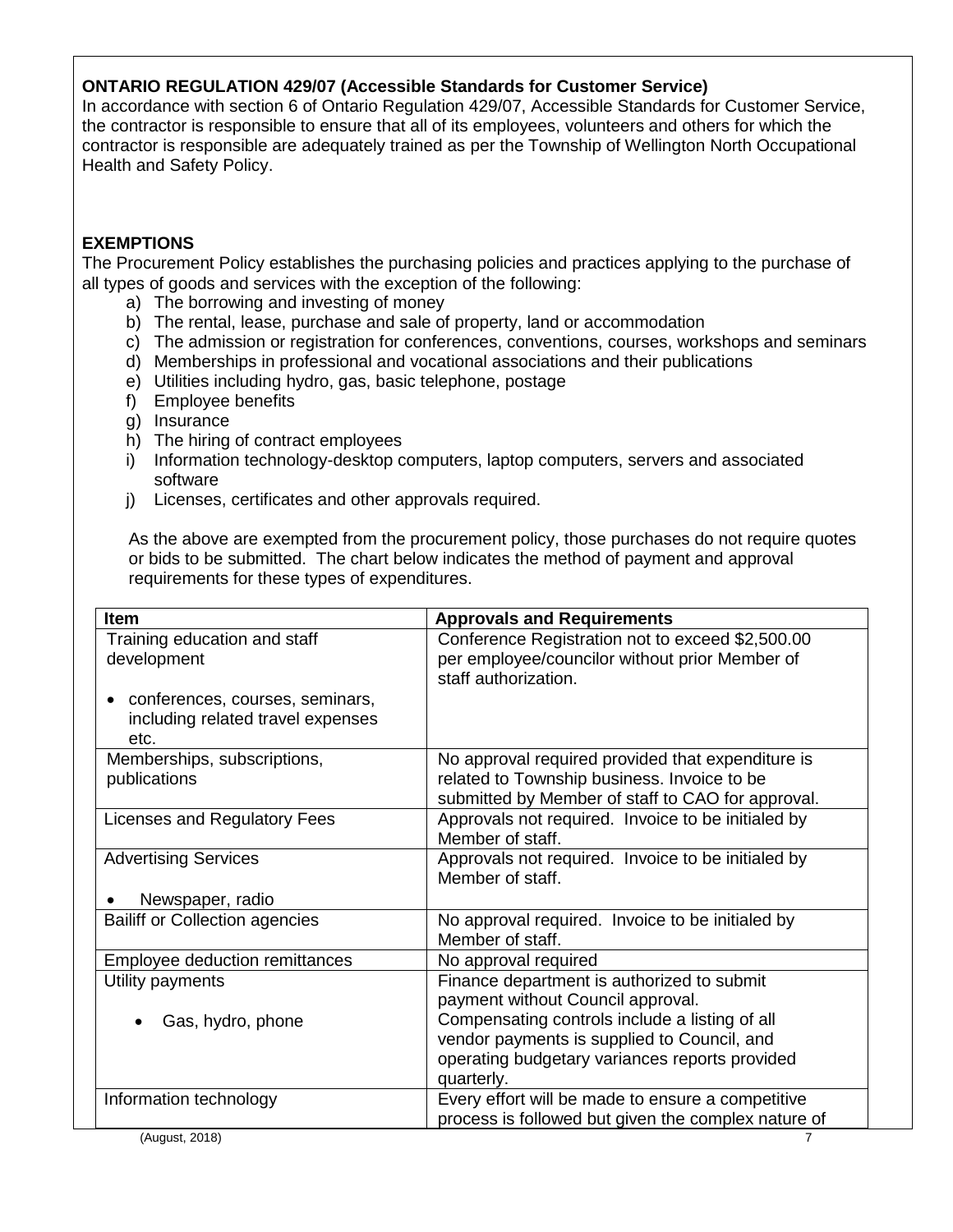| these items and the need to maintain compatibility<br>with our existing network, exemptions may need to<br><sup>1</sup> be given on a case by case basis. |  |
|-----------------------------------------------------------------------------------------------------------------------------------------------------------|--|
|-----------------------------------------------------------------------------------------------------------------------------------------------------------|--|

The CAO in consultation with Council will determine the most appropriate procedures related to engaging consulting engineers, counseling services, instructors, planners, solicitors, arbitrators and auditors.

# **EXCLUSION OF BIDDERS DUE TO POOR PERFORMANCE**

The Member of staff shall document evidence and advise the CAO in writing where the performance of a supplier has been unsatisfactory in terms of failure to meet contract specifications, terms and conditions or for Health and Safety Violations.

The CAO may, in consultation with the Township's solicitor, prohibit an unsatisfactory supplier from bidding on future contracts.

# **COUNCIL AUTHORIZATION**

Subject to statutory requirements and except as herein provided, no Committee established by Council, no member of Council and no employee of the Township shall enter into any contract on behalf of the Township without express authority from Council.

Additionally, Council may waive, by resolution, the application of any part of this by-law in respect of any given procurement.

# **GENERAL**

This policy shall be read with all necessary changes of genders and changes of singular to plural which may be required in its context.

Where situations arise that are not covered by this policy, staff of the Township of Wellington North will refer to the most current Procurement Guideline for Publicly Funded Organizations in Ontario.

Resolutions approving budget amendments or capital expenditures not originally approved in the budget; shall contain the purpose of the expenditure, cost estimate and the fund/account (reserve or otherwise) where the monies are to be appropriated from. All staff reports recommending such resolutions shall contain the Member of staff endorsement.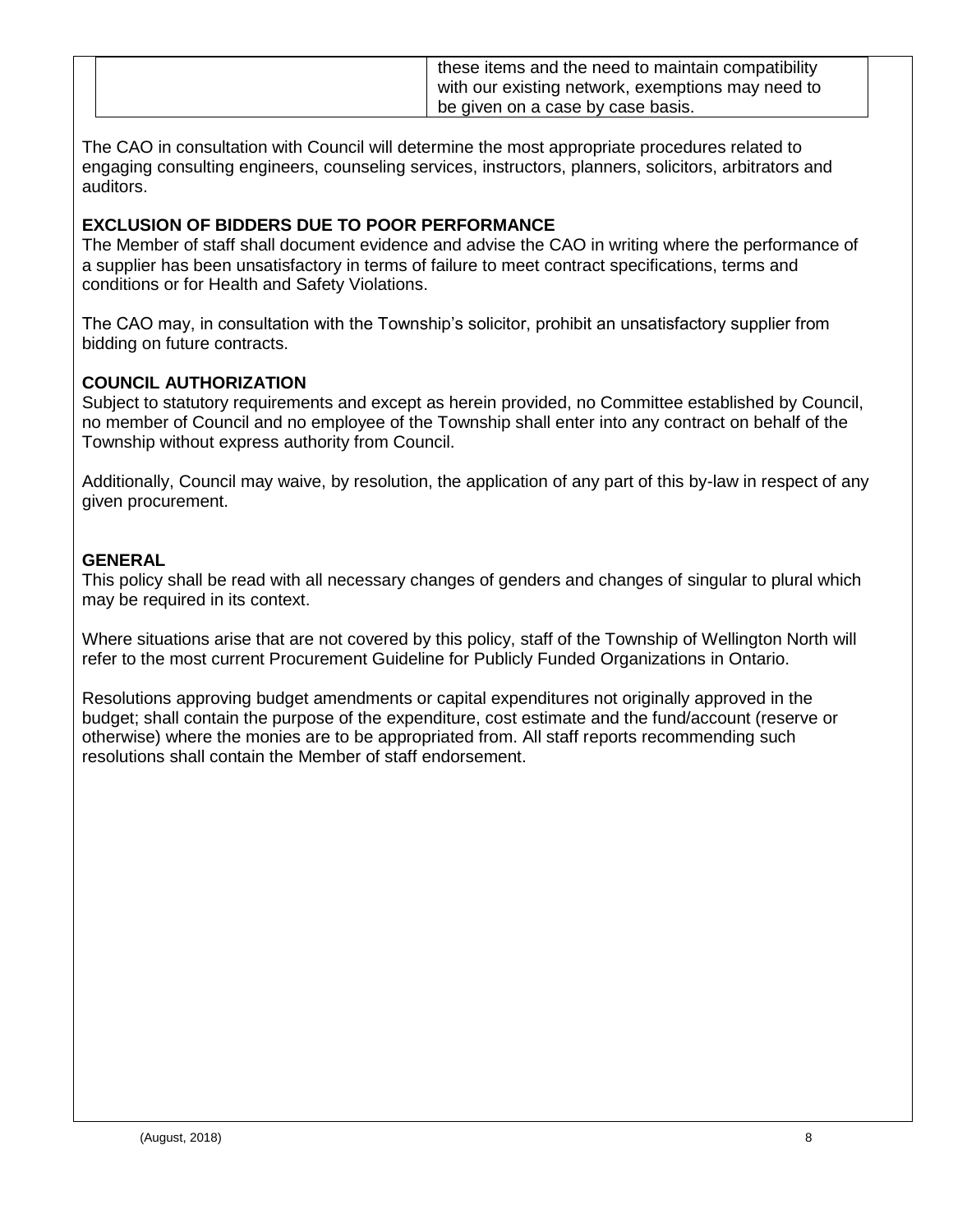# **Appendix A - Definitions**

In this policy:

 **Acquisition** means the process for obtaining goods and services

**Agent** means and individual or corporation working on behalf of the Township to provide municipal services

**Authority** means the legal right to conduct the tasks outlined in this policy

**Bid** means an offer or submission received from a vendor, contractor, or consultant in response to a request, tender, or proposal which may be subject to acceptance or rejection.

**CAO** means the Chief Administrative Officer

**Competitive** means vendors are given an equal opportunity to compete for Township business.

**Contract** means a legally binding agreement between two or more parties.

**Council** means the Municipal Council of the Township of Wellington North

**Clerk** means the Township Clerk and includes his/her designate.

**Member of staff** means the individual accountable for the department and services assigned to each municipal department thereof. For the purposes of this policy it will include the CAO, Director of Finance, Fire Chief, Chief Building Official, Clerk, and Director of Operations (or their respective designate).

**Designate** means a person authorized by the Member of staff to act on his/her behalf, for the purposes of this policy.

**Disposal** means the selling, trading, assigning and/or scrapping of surplus assets.

**Goods** mean all materials, equipment, fixtures and structures to be delivered, installed, or constructed.

**Negotiated Method** means the acquisition method whereby the Township may negotiate with one or more vendors to acquire goods or services without using the Competitive Process.

**Proposal** means an offer to provide goods or services to the Township where the requirements cannot be definitely specified and may be subject to further negotiation.

**Procurement Process** means the process by which goods and/or services are obtained.

**Purchasing Card** means a credit card approved by the Township that can be used by authorized Township employees to acquire low dollar value items as outlined in this policy.

**Quotation** means a request for prices on specific goods and/or services from selected vendors, which are submitted verbally or in writing as required by the policy.

**Responsible Vendor** means a vendor whose reputation, past performance, and business and financial capabilities are such that the vendor would be judged as capable of satisfying the need for a specific contract.

**Responsive Vendor** means a vendor whose bid does not vary from the specifications and terms and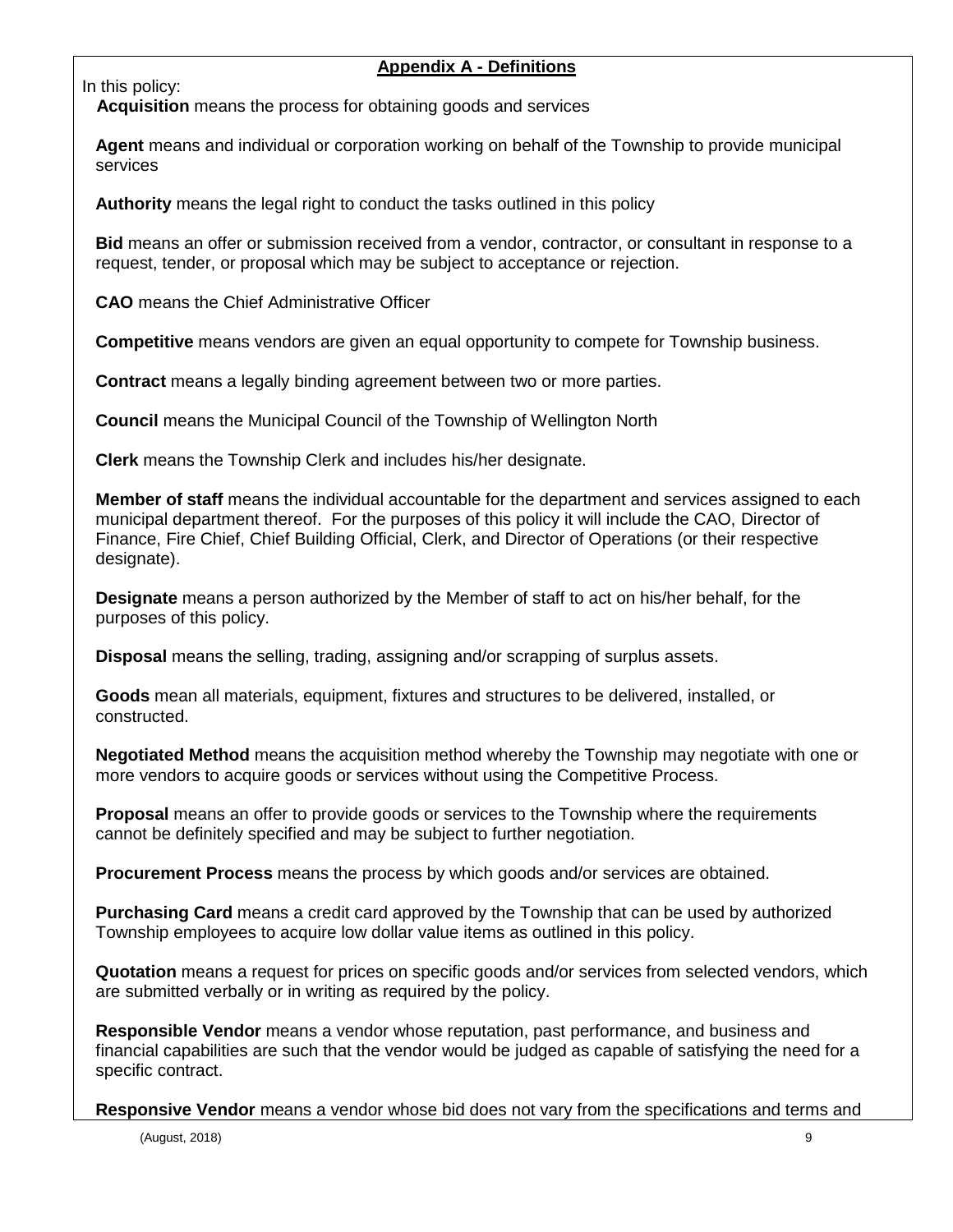conditions set out in the quotations, bids, or requests for proposal.

**Request for Proposal** means the method of purchase as described as such in Appendix B – Methods of Purchasing permitted under Policy.

**Request for Quotation** means the method of purchase described as such in Appendix B – Methods of Purchasing permitted under Policy.

**Request for Tender** means the method of purchase described as Appendix B – Methods of Purchasing permitted under Policy.

**Requisition** means a written request to purchase goods and/or services that include a detailed list or specification of requirements with the appropriate signatures as requested in this policy.

**Total Acquisition Cost** means the sum of all costs, including purchasing price, all taxes, warranties, local services, life cycle costs, inventory carrying costs, operating and disposal costs incurred for determining the lowest acceptable bid meeting specifications.

**Township** means The Corporation of the Township of Wellington North.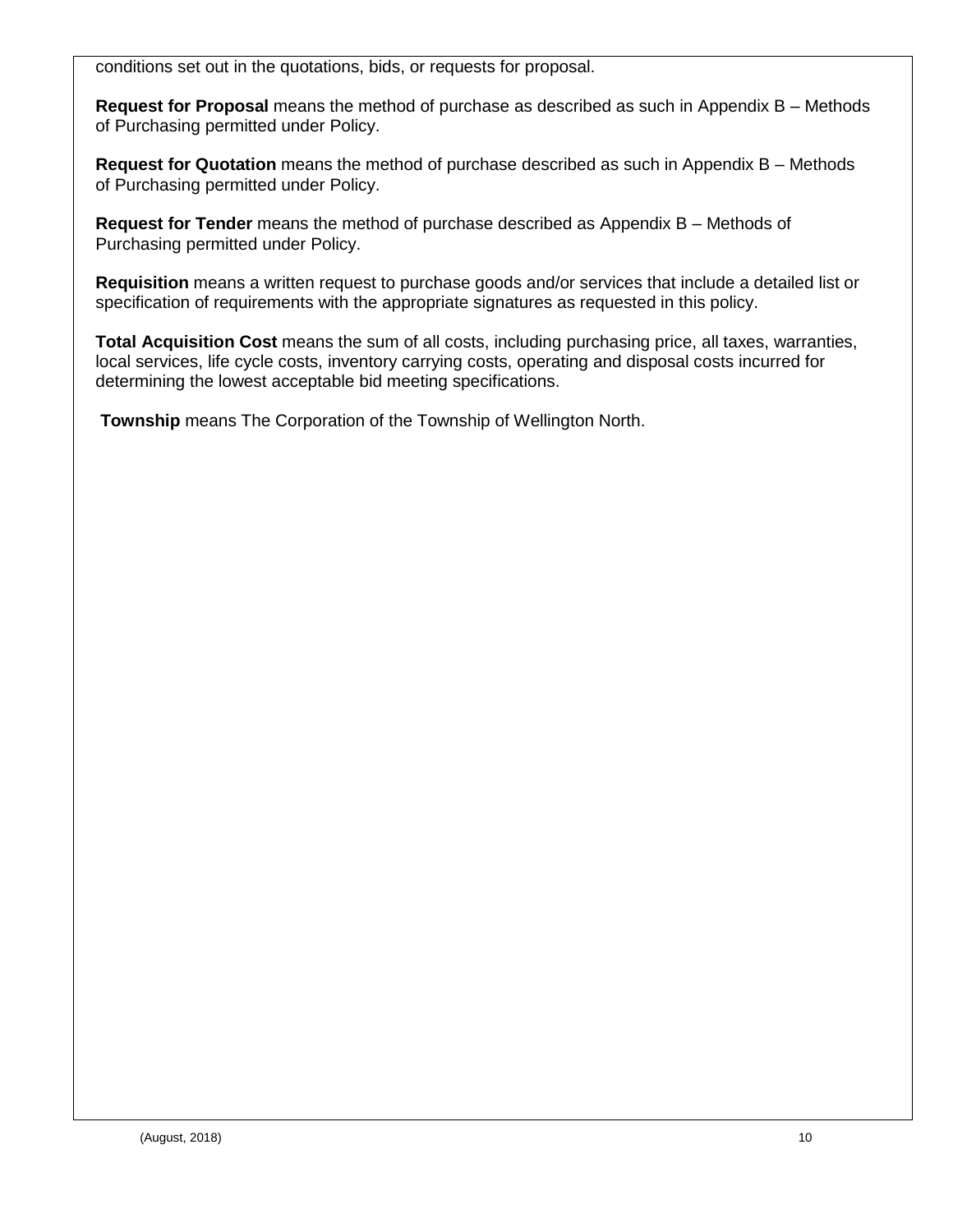#### **Appendix B – Methods of Purchasing Permitted**

# **Direct Purchase**

This method of purchase refers to the direct ordering and purchases of goods and services from a supplier with or without negotiation. This method of purchase will be used primarily for the purchase of low value goods where the cost and administrative burden of other methods of purchase may be equal to or greater than the price or value of the goods purchased. Employees are encouraged to use their own judgment to promote the principles of this policy in any direct purchase.

# **Negotiated Method**

This method of purchase refers to the negotiation of an agreement for the purchase of goods and/or services from a supplier where there is no open competition. It is used in the case where the conditions listed in Appendix C – Purchases by Negotiation are present

#### **Request for Quotation/Informal Quotation**

This method of purchase is a competitive method. The specifications for the goods and services and terms of purchase will be established with sufficient particularity to permit comparable quotations to be made by supplier. A sufficient number of suppliers shall be requested to submit quotations on the specifications and terms of purchase so that at least three responsive quotations are received, where practical.

The procedures differentiating the Request for Quotation from the Informal Quotation process are detailed within the 'General Purchasing Procedures' section of the Policy (subsections C & D). In general, the Informal Quotation process does not involve advertising and receipt of sealed bids or the preparation of formal quotation.

#### **Request for Tender**

This is a competitive method of purchase, which may include supplier or contractor pre-qualification. The tender process follows the general procedures set out below.

- Contractor and Supplier Qualification (if applicable)
- Development of Specifications and Contract Terms
- Publication and Solicitation of Tenders
- Receiving and Opening of Bids
- Bid Evaluation and Selection

The specifications and contract terms are detailed within the tender documents in such a degree that there is no prospect of negotiations between the parties. It is intended to accept the lowest priced compliant bid, as all the terms, conditions and specification must be met by the bidders.

See Appendix D – Request for Tender Policy

#### **Request for Proposals**

This method of purchase involves the solicitation of proposals. It may or may not include prequalification. In this method of purchase, some or all of the specifications and contract terms may not be finally determined with sufficient certainty to form the basis of a final contract before proposals are solicited and submitted. It may be expected that there will be some variation in the final specification and contract terms among and between responsive proponents. The process may involve negotiations subsequent to the submission of proposals on any or all of the specifications, contract terms and price.

See Appendix F – Request for Proposal Policy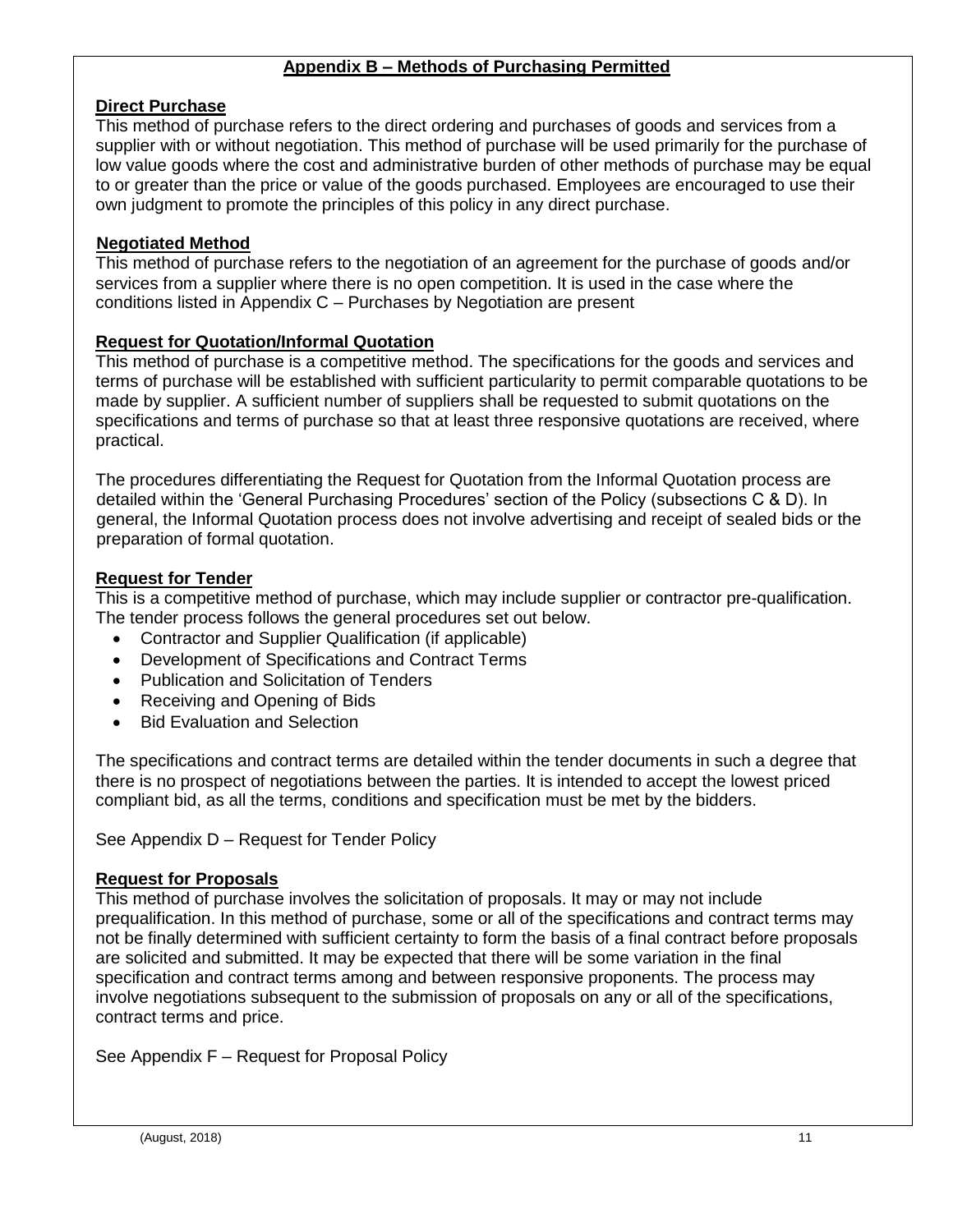# **Appendix C – Purchase by Negotiation**

All purchasing of goods and services shall be by a competitive method except for the following where the negotiation method would apply:

- a) when goods or services are available from only one source;
- b) where compatibility within an existing product or process is the overriding consideration;
- c) when, due to market conditions, goods are in short supply;
- d) when all acceptable bids exceed the amount budgeted and re-tendering would not be beneficial;
- e) when the extension or reinstatement of the existing contract would be the most cost effective or beneficial method and is in the best interest of the Township;
- f) when an emergency, where goods and services are deemed necessary and time and safety concerns reasonably limit the use of any other prescribed procurement process;
- g) when no bids are received on a formal quotation, tender or request for proposal;
- h) when goods are required for resale and thus an important factor in choosing a successful bidder is marketability and profitability;
- i) where the best interest of the Township would be served through negotiations.

Authority to incur expenditures of Township funds through the negotiation method shall be subject to the same spending approval levels as outlined in the 'General Purchasing Procedures' section of the policy.

In accordance with the negotiation method, the requirements for inviting tenders and quotations will be waived. The methods of negotiation shall be those accepted as standard negotiating procedures that employ fair and ethical practices. The information pertinent to and the results of all such negotiations shall be reported to the Director of Finance.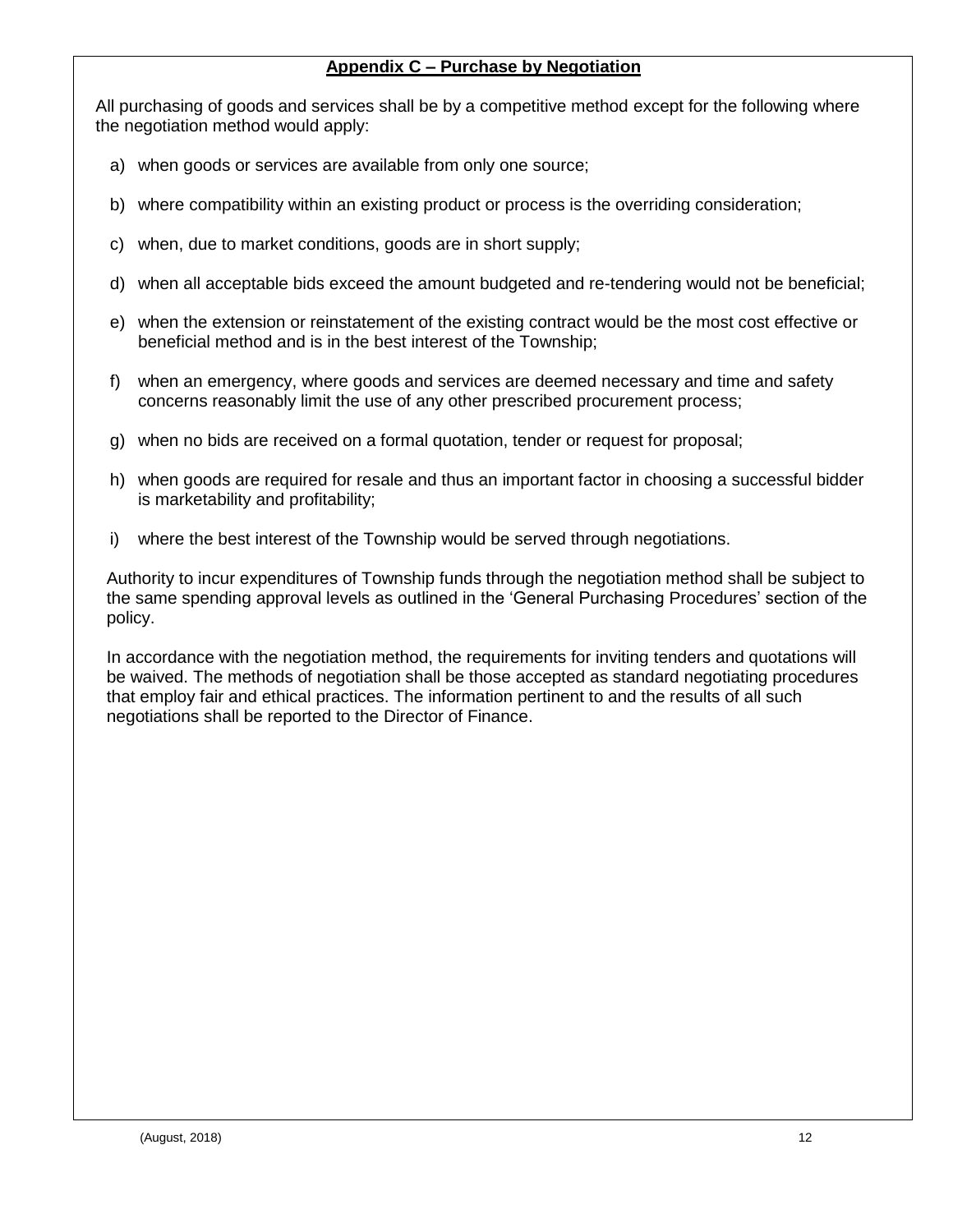## **Appendix D – Request for Tender Policy**

The following is a procedure for issuing, receiving and awarding tenders as issued by the Township.

# **Tender Limits**

As outlined in the policy all purchases over \$75,000.00 shall use the Request for Tender or Request for Proposal process. The criteria for determining which process to use are contained in the 'General Purchasing Procedures' section of the Policy (subsections E & F).

# **General Process**

In all cases, tenders shall be coordinated by the Member of staff prior to being advertised. The Member of staff shall ensure:

- a) completeness of documentation
- b) advertisements are arranged
- c) closing dates and tender opening are scheduled
- d) vendor contact for information is appropriate

# **Tender Document Preparation**

The specifications contained within the tender documents are the responsibility of the issuing department. Standard bidding documents of the construction industry will be employed whenever possible. When changes are made to the standard bidding documents of the construction industry, for the purposes of Township tendering, they should be in accordance with the procedures detailed within this policy.

# **Contents of the Tender Document**

The tender document will consist of a number of sections. They are described below. When considered in its entirety, the document must contain the appropriate information so that staff evaluating the bids can determine that;

- a) the bidder understands the full scope of the tender for which bids have been invited, and
- b) the bidder is capable and willing to perform all of the required work or provide all of the required goods/services, and
- c) the bidder is capable and willing to enter into a legal agreement with the municipality for the provision of the required goods/services, and
- d) the bidder offers financial guarantees that a formal agreement will be executed, and that all goods/services will be provided following the terms of the executed agreement.

# **Tender documents will contain at least the following:**

- a) A cover sheet with the name of the tender, the closing date and time, and the issuer or contact person within the appropriate Department.
- b) Information to Bidders. This contains non-technical information that advises the bidders of the general terms and conditions that apply to the tender of goods and/or services.
- c) Performance Guarantee/Financial Guarantee. To ensure proper execution of the work, a performance guarantee in the form of certified cheque, irrevocable letter of credit, or bond (performance, labour, and/or material) may be required. All requirements must be clearly outlined in the Information to Bidders.
- d) Specifications. The specification section will provide details to describe accurately and precisely the nature, scope and extent of the goods and/or services required. As outlined in the policy, specifications may not be structured to exclude certain vendors or manufacturers unless there is documented evidence to warrant exclusion.
- e) Form of Tender. The tender form when properly completed and signed is a legal offer by the bidder to carry out the tendered work. The tender form should include an acknowledgement from the bidder that he has reviewed and understands all of the tender documents, and that the bidder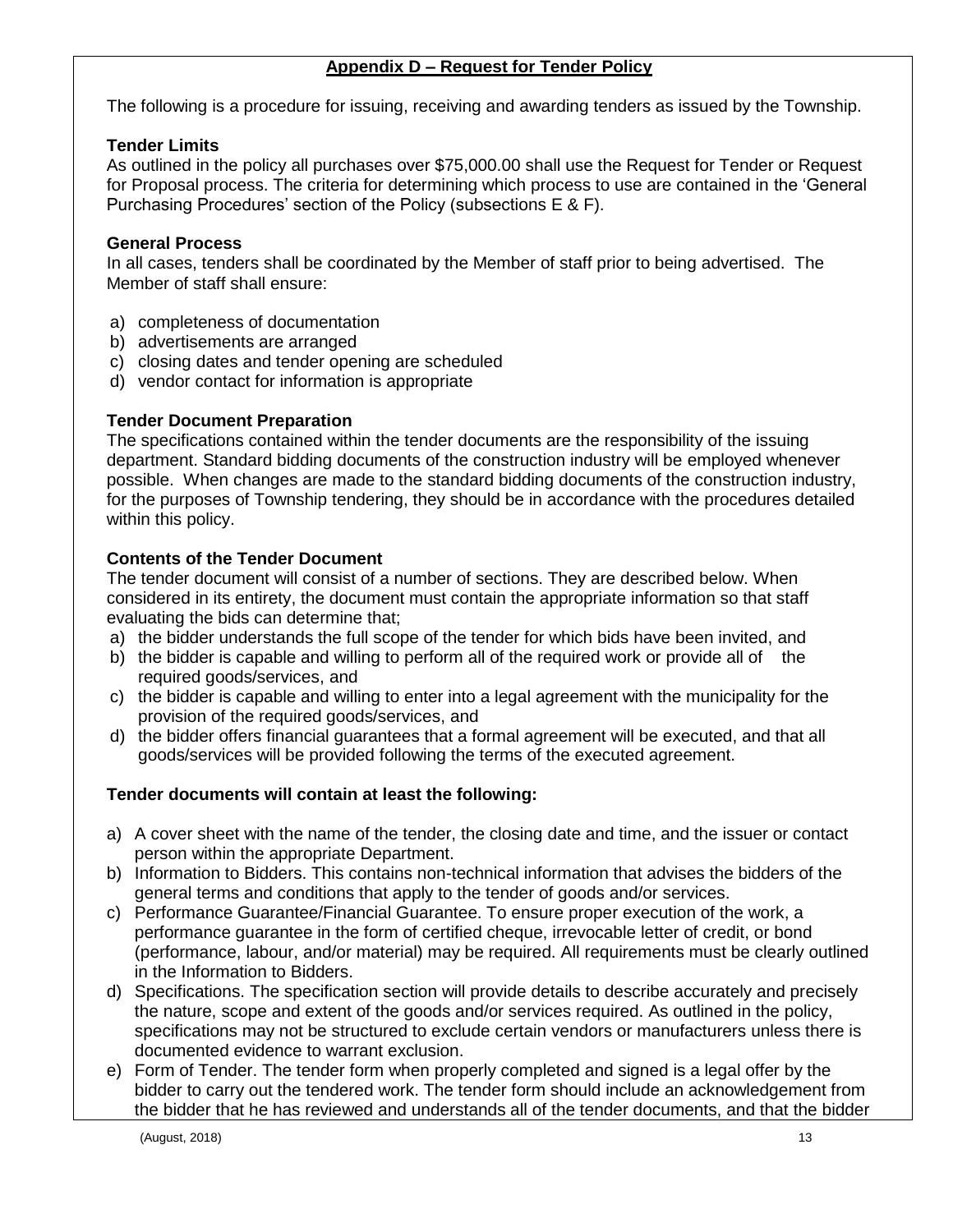is prepared and capable of carrying out the contemplated work. Proper and clear identification of the bidder as well as clear bid prices must appear on the completed tender form.

# **Advertising**

The Member of staff is responsible for ensuring that proper notice of the Tender is on the Township of Wellington North website. Electronic tendering networks, as available may also be employed (e.g. OPBA, OGRA).

All tenders shall be open for bid by vendors for a minimum period of Forty (40) days unless critical or exceptional time constraints limit the period available for bidding.

# **Pre-qualification**

Pre-qualification of bidders may be desirable to ensure that prospective bidders have the necessary knowledge, experience, and financial resources to complete the work.

If pre-qualification is required for a particular tender, no Form of Tender is to be issued to any prospective bidder until the bidder has been pre-qualified. However, during the prequalification process, certain of the documents (i.e. specifications) may be made available.

# **Release of Information to Prospective Bidders**

Upon the request of a prospective bidder, the Member of staff or designate shall supply the following material for each contract:

- a) one copy of the official tender form
- b) tendering materials, including specifications, plans etc.

Note: In the case of tender documents for Construction contracts (municipal services and buildings) the documents may be distributed by the Township engineers or consultants.

A fee may be charged for the specifications. This fee shall be non-refundable.

A list of prospective bidders shall be maintained by the Member of staff or designate. Names and addresses shall be recorded when tender documents are released to facilitate distribution of addenda and when necessary to extend or cancel a request for tender under call. However, where a pre-qualification requirement exists and the prequalification process is complete, the release of the Tender documents will be to qualified bidders only.

# **Changes to Tenders Under Call**

#### Preparation of Addenda

Addenda will be issued under the following circumstances:

- a) Interpretation of tender documents as a result of queries from prospective bidders.
- b) Revisions, deletions, additions or substitutions of any portion of the tender documents.

The appropriate Member of staff in consultation with CAO shall approve the issuance of any addenda.

#### Notification of Addenda to Prospective Bidders

A copy of all addenda shall be posted on the website, and emailed and confirmed by a telephone call or by electronic correspondence when appropriate, to each prospective bidder who obtained tender documents. All remaining tender documents not yet distributed shall have the addenda appended.

Where an addendum must be issued later than two days prior to the specified closing date, the closing date may be extended to allow four working days between the issuance of the addendum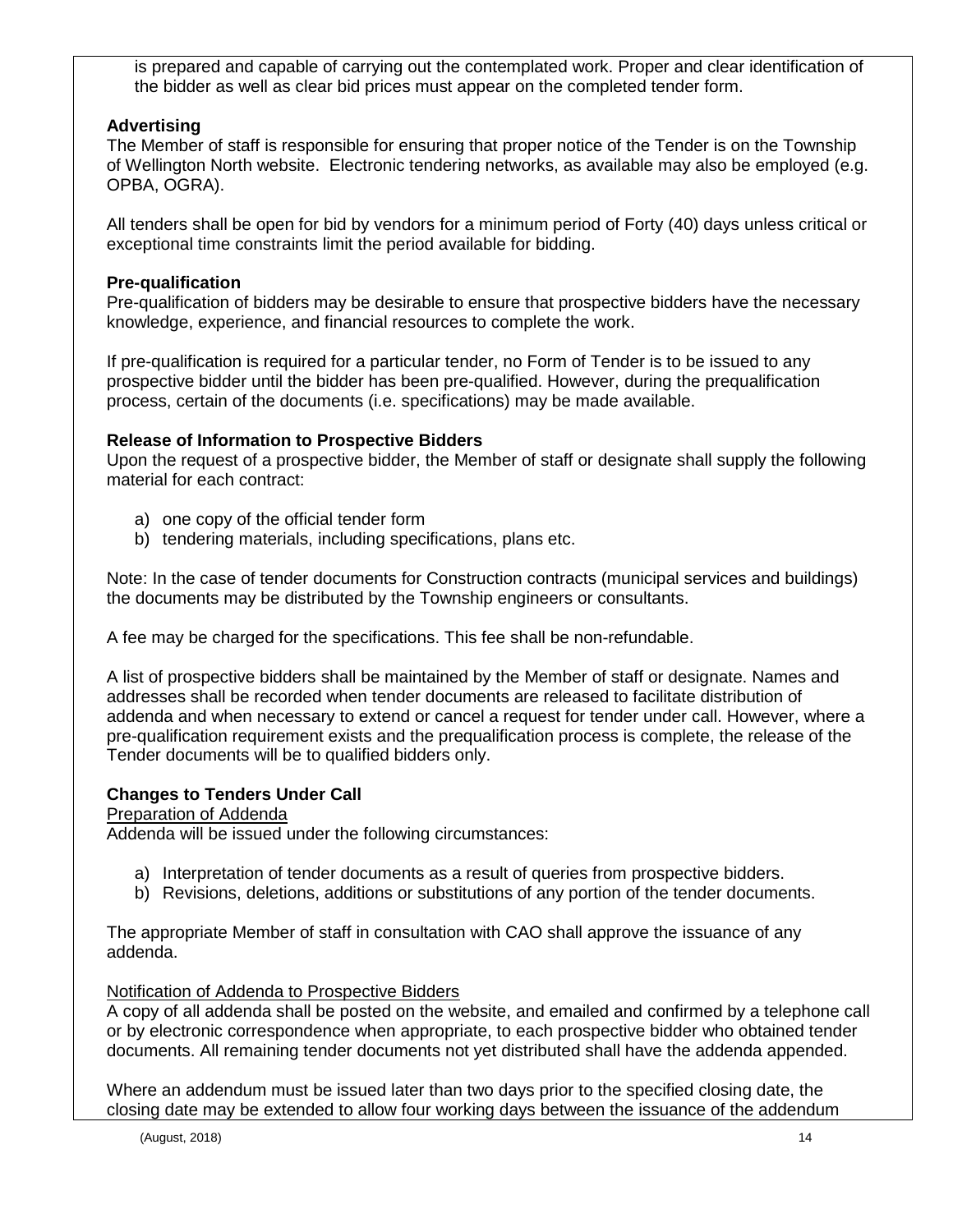and the revised closing date. This extension is optional and shall be used as required.

## Closing Date Extension or Tender Cancellation

When it becomes necessary to extend the closing date or to cancel the tender, all prospective bidders who received tender documents shall be notified of the cancellation using the method for notification of addenda detailed above.

When the closing date for receiving tenders has been extended, tenders already received shall be handled as follows:

- a) If the extension of time is two weeks or less, the bidder shall be advised that their tender will be returned upon request.
- b) If the extension of time is more than two weeks, all tenders shall be returned unopened.

When a tender is cancelled, no bid will be accepted. All bids received shall be returned unopened to the bidders by hand or by registered mail with a covering letter.

# **Submission Requirements**

All tenders shall be received by the Clerks Department or designate. They will be time and date stamped and placed in a secure location until after the closing time. Any tenders received after the closing time and date will not be received and will be returned unopened to the submitting vendor.

Tenders are required to conform to the conditions listed below:

- a) The correct Tender Form, as supplied by the Township, must be used and in the possession of the Clerks Department or designate, on or before the tender closing date and time.
- b) The tender must be legible, completed in a non-erasable medium and all items must be bid, unless the tender specifically permits otherwise, with the unit price on every item and other entries clearly shown.
- c) Adjustments by telephone, letter, fax, or electronic correspondence to a tender already submitted will not be considered. A bidder desiring to make adjustments to a tender must withdraw the tender. See section within this Appendix titled "Withdrawal of Tender Bids" for the relevant procedures
- d) The Tender Form shall be signed in the space provided on the form. All specified signatures and company seals or specified signatures duly witnessed must be provided. A seal need not be provided if the signer indicates authority to bind the corporation in writing and the signature must be witnessed. If a joint bid is submitted, it must be signed on behalf of each of the bidders and if the signing authority for both bidders is vested in one individual, he shall sign separately on behalf of each bidder.
- e) Erasures, overwriting or strike-outs must be initialed by the person signing on behalf of the bidder.
- f) Agreement to bonding and/or bid deposits may be required at the discretion of the CAO or designate and the appropriate Member of staff or designate.

If any of the tender requirements have not been met, the tender shall be considered to be an "Improper Bid" and dealt with as set out in Appendix E – Acceptance or Rejection of Improper Bids.

#### **Receiving of Tender Bids**

#### Care and Control

All tenders are under control of the CAO or designate. It is the responsibility of the staff of the Clerk's department to ensure that all tenders are clearly identified as to contents and contract number. Should a submission be received without proper contract identification, it will be returned unopened. In the case where the submission was not hand delivered, reasonable efforts will be made to inform the bidder of their error. The tender opening will not be delayed by these efforts as it is the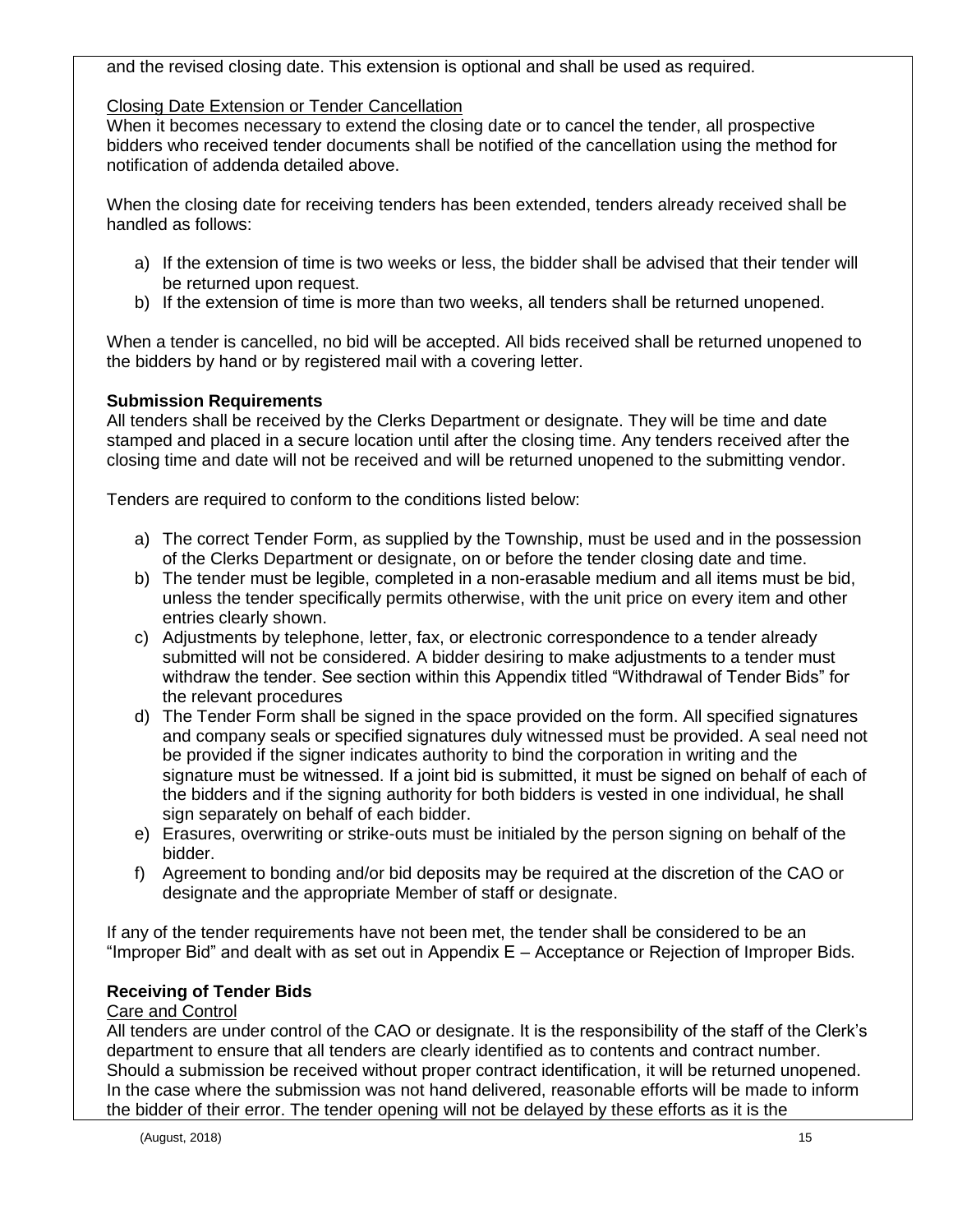responsibility of the vendor to correctly identify their submission. Fax submissions will not be accepted.

# Time and Date Stamping and Recording of Tenders

When a tender is received, the sealed envelope shall be marked with the time and date of receipt and initialed by the person receiving the tender. Receipt of the tender shall be recorded on a list of tenders received.

## Late Submissions

Regardless of the time a bid is received, the envelope shall be time and date stamped. If the bid is received after the time of closing, it shall be refused and returned unopened to the bidder. If a tender is to be returned by mail, it shall be accompanied by a covering letter stating that the tender could not be accepted due to late arrival. If a late bid is received without a return address on the envelope it shall be opened, address obtained and then returned. The covering letter should state why the envelope could not be returned unopened.

#### Action on Correspondence pertaining to Adjustments, Corrections or Restrictions to a Tender Any correspondence pertaining to adjustment, corrections or restriction to a tender, which is received with a tender but outside the tender envelope or is received after a tender has been submitted but prior to closing time, shall not be considered, and the bidder shall be advised by mail or phone of the withdrawal procedures if possible and practical.

# **Withdrawal of Tender Bids**

#### Prior to Opening

The withdrawal shall be allowed if the request is made before the closing time for the tender. Withdrawal request must be directed to the CAO, Member of staff or designate by letter. Telephone requests shall not be considered. Tenders confirmed as withdrawn prior to being placed in the tender box shall be returned unopened to the bidder.

The withdrawal of a tender does not disqualify a bidder from submitting another tender for the proposed contract. Withdrawal requests received after the tender closing time will not be allowed. The bidder shall be informed that the withdrawal request arrived too late for consideration. However, when the bids are read out at the bid opening, and if it is the lowest bid on a proposed contract, the bidder may then proceed in accordance with the following section titled "During the Opening".

#### During the Opening

During a tender opening at the conclusion of the reading out of bids on a proposed contract, the low bidder may withdraw any of their remaining tenders on other contracts prior to the opening of bids thereon. They shall attest in writing to their identity and state the contract or contracts on which they desire to withdraw. The Notice of Withdrawal of Tender must be signed by the bidder. This Notice must be handed to the CAO or designate before the opening of the first tender on the proposed contract to which it applies. The CAO or designate shall attach it to the applicable tender. The CAO or designate shall read out the bidder's name and announce that the tender has been withdrawn in accordance with established procedure. They shall not open the withdrawn tender. Tenders withdrawn under this procedure shall not be reinstated. If more than one tender is read out under the same name for the same contract and no withdrawal notice has been received, the tender contained in the envelope bearing the latest date and time stamp shall be considered the intended bid. The first tender received shall be considered withdrawn and returned to the bidder in the usual manner.

# **Opening of Tenders**

Tenders will be opened publicly by the issuing Member of staff or designate and recorded.

#### Action on Correspondence found enclosed in Tender Envelope

If correspondence is found enclosed with a tender which, in the opinion of the purchasing agent, could qualify the bid in any way, the tender shall initially be considered as an "Improper Bid" and shall be so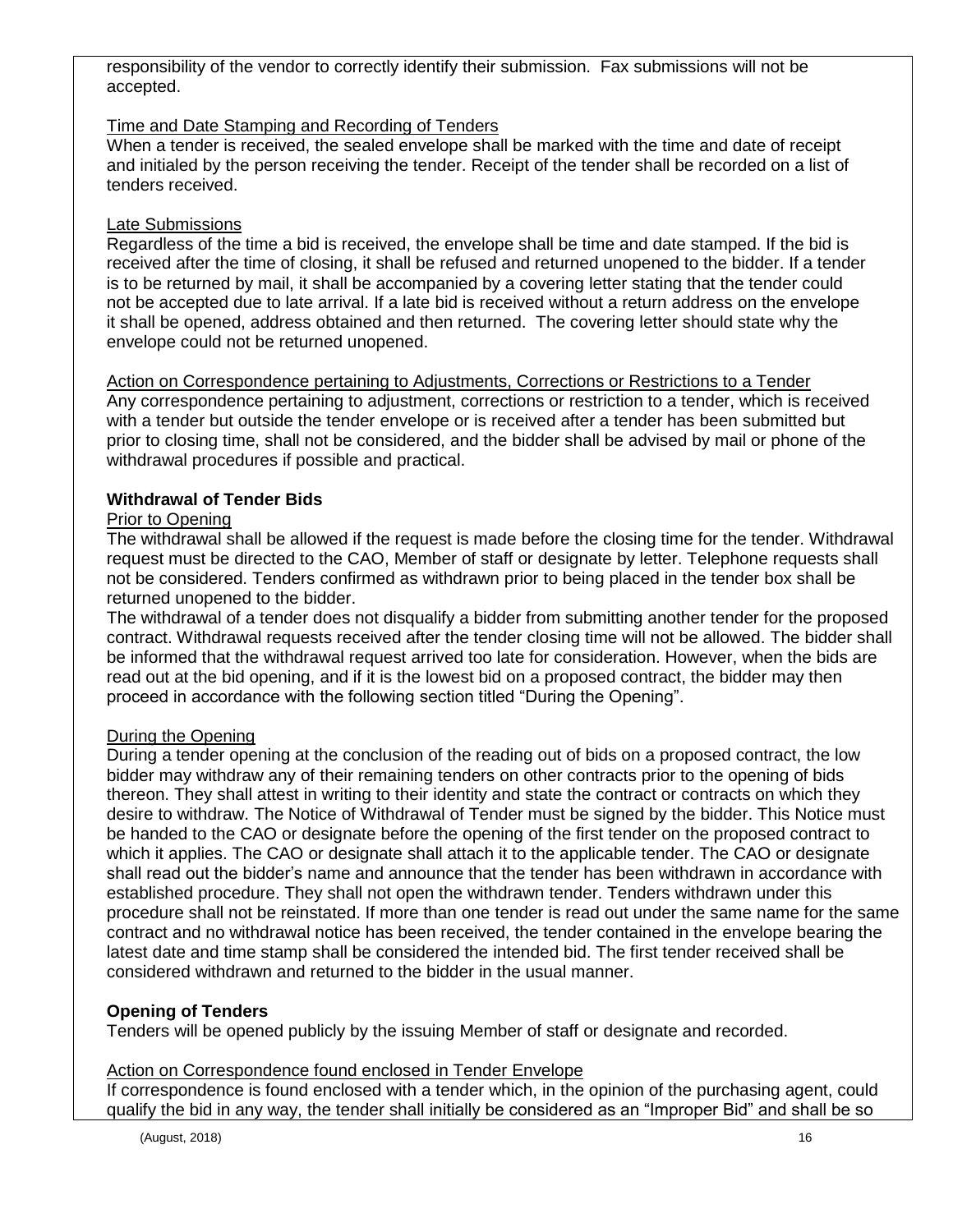noted in the record of tenders opened and the tender read out in the normal manner, this correspondence and the tender shall be referred to the appropriate Member of staff for decision as to acceptance or rejection.

See Appendix E - Acceptance or Rejection of an Improper Bid.

# All Tenders Received must be Accounted For

When tenders have been opened and sorted, the Member of staff or designate shall check the Listing of Tenders received, and the numbers of tenders opened to ensure that all tenders received are accounted for. If a discrepancy occurs, the tender opening proceeding shall be delayed until all tenders have been accounted for.

# Reading out of Bid Amount and Listing of Information

Every tender received within the specified time shall be opened in full view of those attending and each bidder's names and the total tendered amount read aloud by the Director of Finance or designate, and recorded. Should the reading aloud of all prices be impractical due to a large number of individual prices or options or for reasons where a total price is not stated on the Form of Tender, only the company names of the bidders will be read out at the time of the tender opening.

# More than One Submission Under the Same Name

During the reading out of tenders, the Member of staff or designate shall check for more than one tender under the same name (without a notice of withdrawal). If this situation occurs, it shall be dealt with as detailed in the section titled "Withdrawal of Tender Bids – During the Opening". If two tenders for the same contract are received in the same tender envelope, the signed copy or, if both are properly executed and prices differ, the lower price shall be considered the intended bid.

# **Checking Tenders**

The tenders will be checked by the Consulting Engineer, Director of Finance, Member of staff, or designate as soon as possible following the public tender opening in order to determine that:

- a) All tender requirements have been met as stated in the tender documents and this policy
- b) All unit prices have been correctly extended and totaled.

Tenders which do not conform to the tender requirements or which require mathematical corrections shall be deemed "Improper Bids" and shall be dealt with as set out in Appendix E – Acceptance or Rejection of Improper Bids.

# **Improper Bids**

Following completion of the checking procedures any bids deemed "Improper bids" shall be so noted on the Record of Tenders Opened. This notation shall clearly state the reason the bid has been considered improper. The appropriate Member of staff, Director of Finance or designate shall then decide on the acceptance or rejection of all tenders noted as improper pursuant to the provisions of Appendix E – Acceptance of Rejection of Improper Bids.

Evaluation of the bids will be made by the Director of Finance, Member of staff or designate. Where necessary, the consulting engineer's or solicitors may review bids and provide advice to the Township.

# **Recommendation to Award**

Any recommendation to award will be in favour of a bidder meeting specifications, terms and conditions and whose tender offers the lowest cost considering "total acquisition cost".

A written report will be forwarded to Council for ratification for items outside of approved budget purchases, or items that eclipse staff approval authority, otherwise recommendations, and subsequent award will be conducted internally for items within scope, budget, and approval authority. If the lowest bid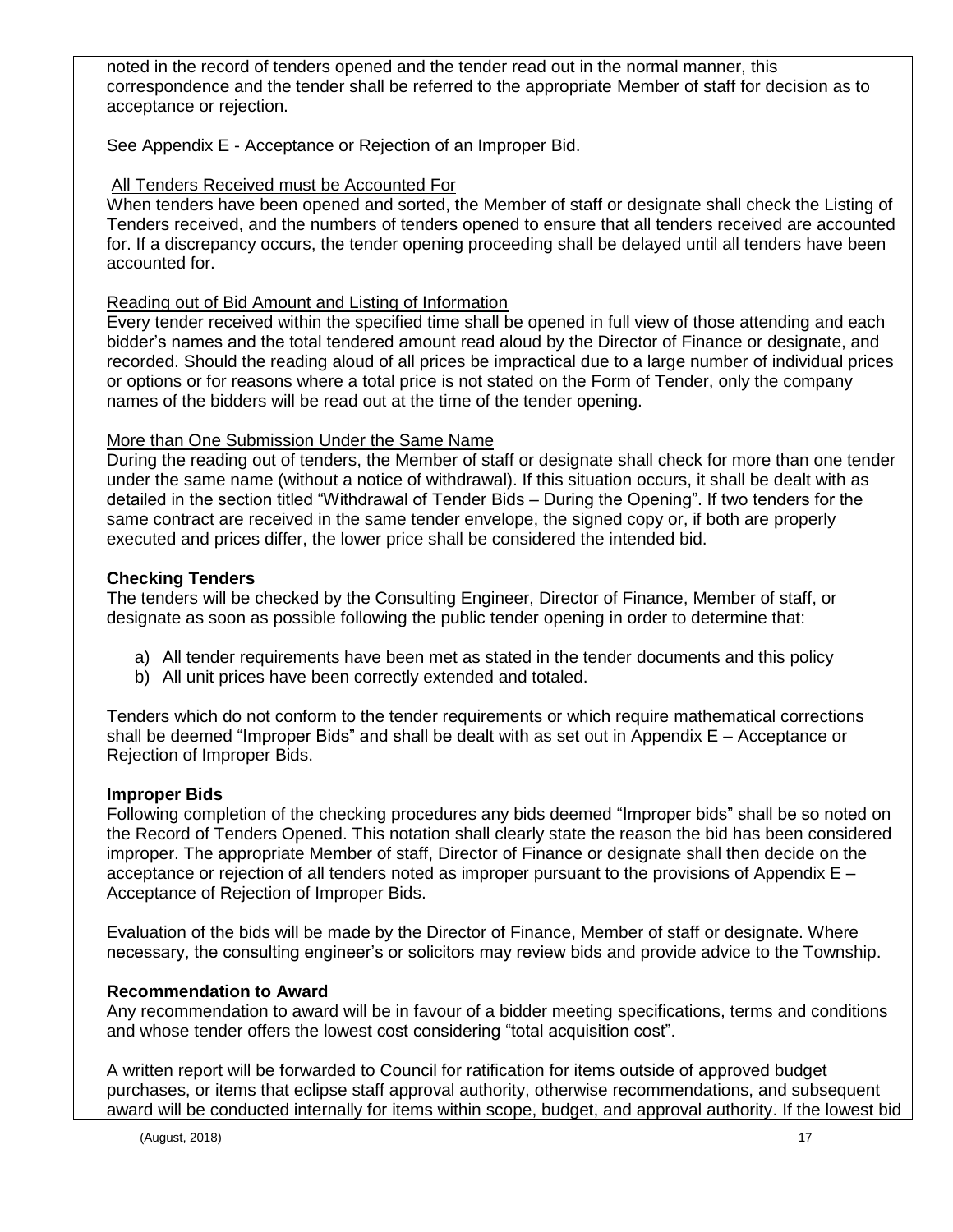is not accepted, reasons why must be documented in the respective procurement folder, and relayed to council where required.

# **Award**

When the necessary approvals have been received, the appropriate Member of staff, Director of Finance, or designate may use the appropriate documents to contract for the supply of the tendered goods and/or services.

#### **Where the recommended bid amount is within the approved budget for the project and is the lowest cost tender, the notification of award may precede the report to Council, as approved by the CAO.**

#### **Unsuccessful Bidder Notification**

The Director of Finance, Member of staff or designate shall notify each of the unsuccessful bidders thanking them for their participation. Should the unsuccessful bidder(s) request a debriefing on their submission, the Township shall provide:

- the reason(s) why they were not the successful proponent
- the procurement processes that were followed to ensure a fair, impartial, and compliant procurement process
- reasoning why the winner was chosen
- provide a direct comparison to the successful proponent (Township is able to withhold any necessary business confidential information)

#### **Notice of Award Requirements**

Within 72 days of award, promptly publish Public Notification of Award on the tendering website for a reasonable period of time:

- description of goods/services
- name and address of procuring entity
- name and address of successful supplier
- value of tender
- date of award
- conditions/circumstances justifying limited tendering (if used)

#### **Disposition of Deposit Cheques**

Following the recommendation to award of the contract to a specific bidder, bid deposits of all bidders other than the two (2) low bidders shall be returned to the applicable bidders by registered mail to the last known place of business or by personal delivery. If a deposit cheque is returned by personal delivery, a letter acknowledging receipt must be signed by the bidder. The bid deposit cheque of the successful bidder shall be held until the contract is executed.

#### **Action when Successful Bidder does not finalize Contract**

If contract has been awarded and the successful bidder fails to sign the contract or provide the necessary security within the time specified in the tender documents, the CAO or designate may grant additional time to fulfill the necessary requirement or may recommend one of the following:

- a) that the contract shall be awarded to the next low bidder.
- b) that the contract shall be cancelled.

In either case, the Tender Bid Deposit of the low bidder shall be forfeited. All tenders shall be confirmed by executed contract or letter of award. The Township Solicitor will determine which is appropriate.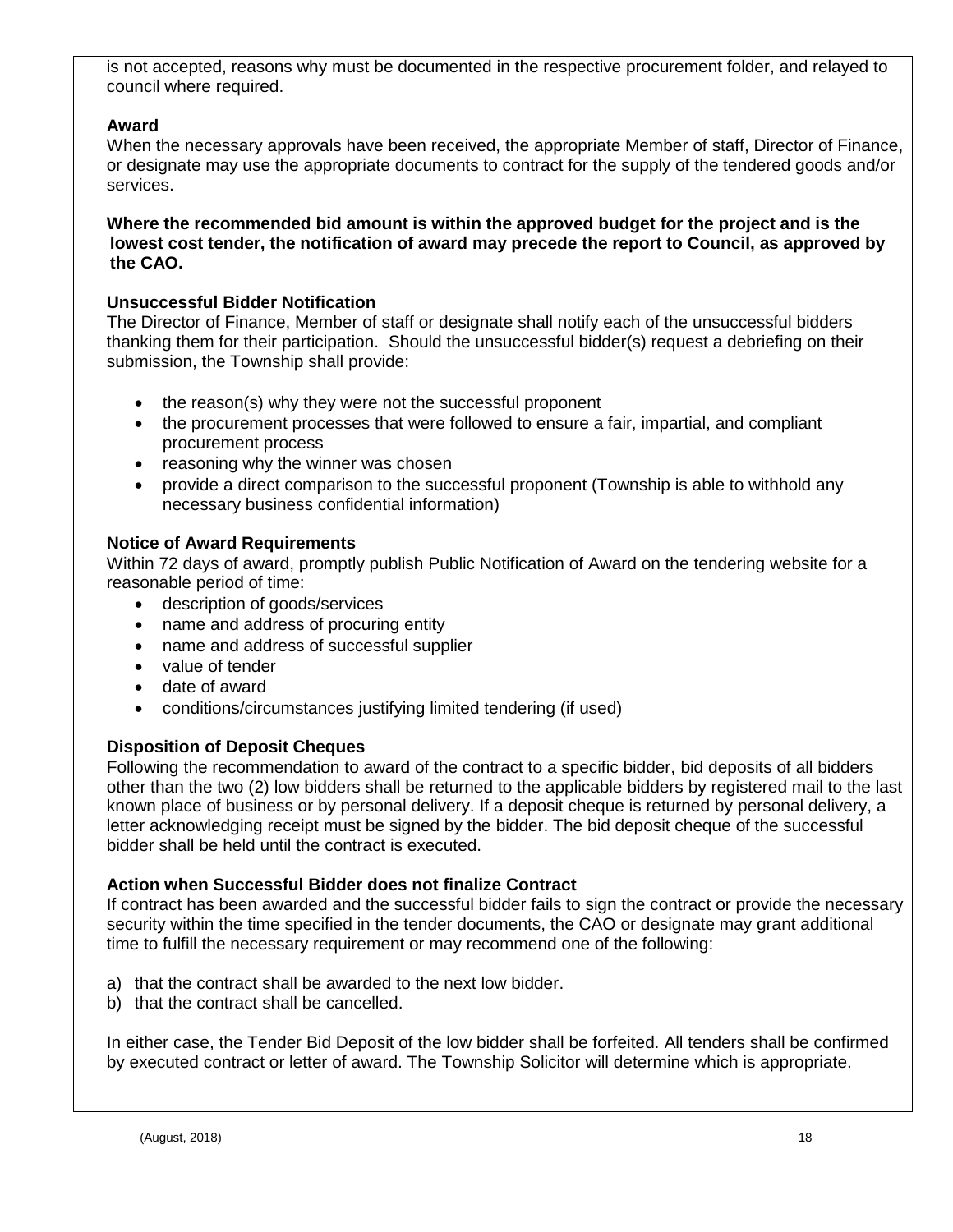# **Appendix E – Acceptance or Rejection of Improper Bids**

Extreme care shall be exercised to ensure that Improper Bids are handled in a manner, which is fair to other bidders as well as the public. The decision as to whether an improper bid shall be accepted or rejected shall be based upon the following general considerations;

- a) Is the intention of the bidder clear?
- b) Has the bidder made a conscientious attempt to comply with the submission requirements?

The following are guidelines only, intended to illustrate some of the discretion allowed.

|                 | <b>IRREGULARITY</b>                                                            | <b>RESPONSE</b>                                                                                                                                                                                                                                |
|-----------------|--------------------------------------------------------------------------------|------------------------------------------------------------------------------------------------------------------------------------------------------------------------------------------------------------------------------------------------|
| 1               | Late Bids                                                                      | Automatic rejection and returned<br>unopened                                                                                                                                                                                                   |
| $\overline{2}$  | Unsealed envelopes                                                             | Automatic rejection                                                                                                                                                                                                                            |
| 3               | Not completed in non-<br>erasable medium                                       | Automatic rejection                                                                                                                                                                                                                            |
| 4               | Incomplete Bids<br>Part bids - all items not in<br>bid                         | Automatic rejection except where the<br>tender form clearly states that an<br>award may be made for individual<br>items or where in the opinion of the<br>CAO and the Member of staff, the<br>incomplete nature is trivial or<br>insignificant |
| 5               | <b>Qualified Bids - Qualified</b><br>or restricted by an<br>attached statement | Automatic rejection except where the<br>change is requested by the Township,<br>or where, in the opinion of the CAO<br>and the appropriate Member of Staff,<br>the nature of the qualification is trivial<br>or insignificant.                 |
| 6               | <b>Financial Security not</b><br>submitted or insufficient                     | Automatic rejection                                                                                                                                                                                                                            |
| $\overline{7}$  | Bid not properly signed or<br>corporate seal missing                           | 48 hours to rectify                                                                                                                                                                                                                            |
| 8               | <b>Mathematical errors</b>                                                     | May be accepted if corrected in the<br>checking procedure. Unit prices<br>shall ordinarily be used to correct<br>extensions.                                                                                                                   |
| 9               | Agreement to bond<br>insufficient or not<br>submitted                          | <b>Automatic Rejection</b>                                                                                                                                                                                                                     |
| 10              | Bids received on<br>documents other than<br>those provided by the<br>Township  | Automatic rejection unless, in the<br>opinion of the Member of staff,<br>the matter is trivial or insignificant                                                                                                                                |
| 11              | Erasures, Overwriting or<br><b>Strikeout Not Initialed</b>                     |                                                                                                                                                                                                                                                |
| 11 a            | Changes which are minor<br>i.e. address, clerical error                        | May be accepted, 48 hours given<br>to initial                                                                                                                                                                                                  |
| 11 <sub>b</sub> | Unit prices have been<br>changed but not initialed                             | May be accepted, 48 hours given                                                                                                                                                                                                                |
| (August, 2018)  |                                                                                |                                                                                                                                                                                                                                                |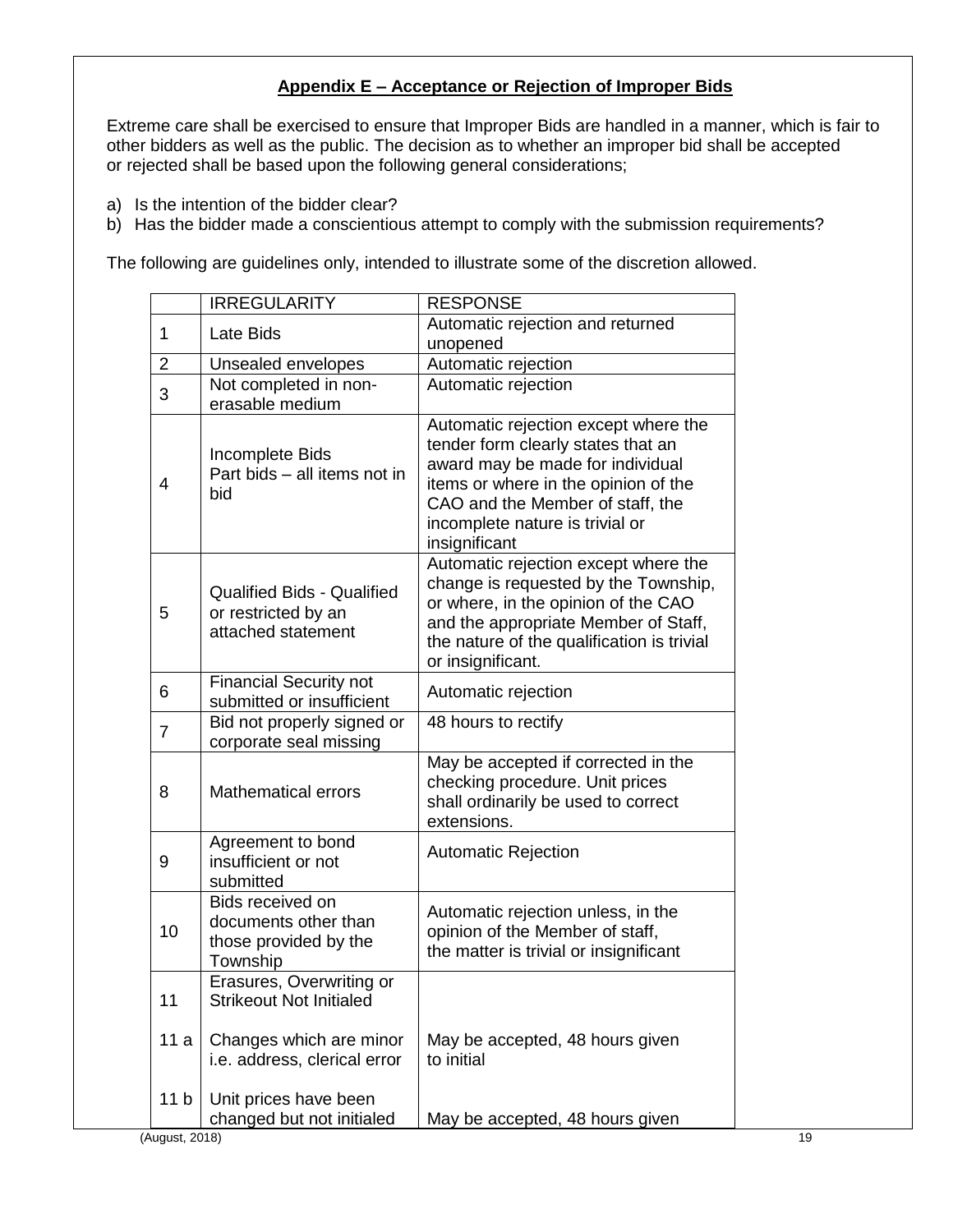|                 | and the contract totals are<br>consistent with the price<br>as amended                                                                  | to initial                                                                                                                                                      |  |
|-----------------|-----------------------------------------------------------------------------------------------------------------------------------------|-----------------------------------------------------------------------------------------------------------------------------------------------------------------|--|
| 11 <sub>c</sub> | Unit prices have been<br>changed but not initialed<br>and the contract totals are<br><b>NOT</b> Consistent with the<br>price as amended | <b>Automatic Rejection</b>                                                                                                                                      |  |
| 12 <sup>2</sup> | Minor clerical errors                                                                                                                   | May be accepted, time limit given<br>to correct and initial                                                                                                     |  |
| 13              | Documents, in which all<br>necessary Addenda,<br>which have financial<br>implication, have not been<br>acknowledged                     | May be accepted, only if omission<br>of the acknowledgment is insignificant.<br>The CAO and Member of staff shall<br>determine if the omission is significant.  |  |
| 14              | <b>Other Minor irregularities</b>                                                                                                       | May be accepted - The CAO and<br>Member of staff shall have Authority to<br>waive irregularities which they jointly<br>consider to be trivial or insignificant. |  |